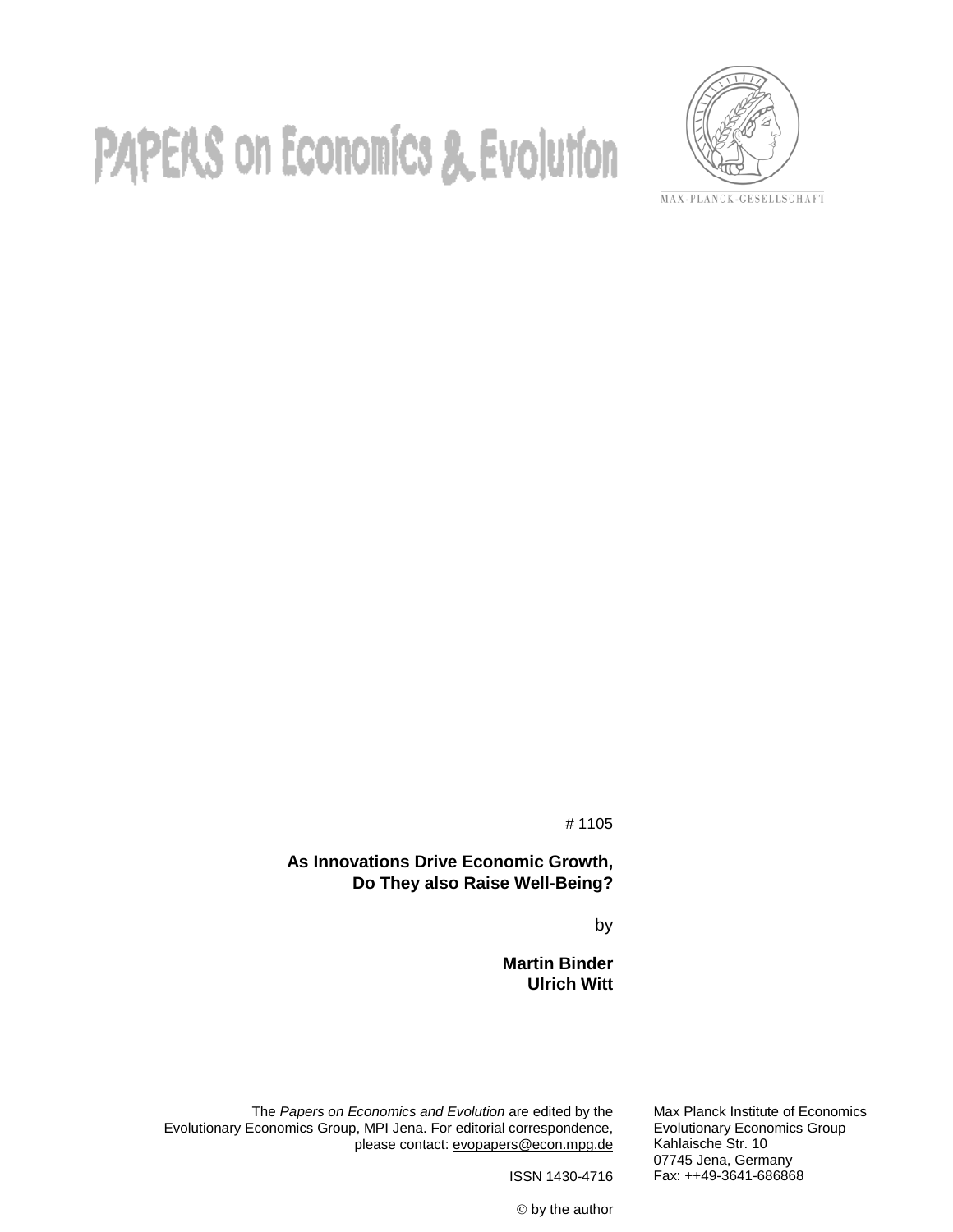# **As Innovations Drive Economic Growth, Do They also Raise Well-Being?**

Martin Binder and Ulrich Witt

*Max Planck Institute of Economics, Evolutionary Economics Group, Kahlaische Str. 10, 07745 Jena, Germany*

#### **Abstract**

 $\overline{a}$ 

While there is little doubt that innovations drive economic growth, their effects on well-being are less clear. One reason for this are ambivalent effects of innovations on well-being that result from pecuniary and technological externalities of innovations, argued to be inevitable. Another major reason lies in the fact that, as a result of innovations, preferences can change over time. Under such conditions, a time-consistent measuring rod for changes in well-being is hard to construct. Existing conceptions of well-being are shown not yet to solve the problem in a way that provides an unambiguous answer to the question in the title.

*Key words*: innovations, growth, welfare, well-being, preference change JEL-classification: D63, I31, O00

#### **1. Introduction**

Over the past centuries, Western economies have seen an unprecedented growth of per-capita income. The driving force behind the spectacular economic growth has been technological progress based, in turn, on large scale innovativeness as the true "capitalist engine of growth" as Stan Metcalfe likes to call it. Large scale innovativeness set in with the emergence of the protoindustry right before the Industrial Revolution (Mokyr 1990) and continued all the way since (Rosenberg & Birdzell 1986, Dosi 1988, Nelson 1996, Aghion & Howitt 1998). In a long series of writings exploring the conditions under which industrial innovativeness can unfold, Stan Metcalfe has greatly enhanced our understanding of the relationships between innovations and economic growth (e.g. Metcalfe 1992, 1998, 2004). Among the still open questions, one to which Metcalfe (2001) has drawn attention seems particularly important: the question of how innovations affect well-being (well-being understood as how well an individual or society fares, i.e. as a synonym for individual or societal welfare). It is a tacit presumption in much of the innovation literature that innovations are all but a common good. But in terms of what variable

 $*$  The authors gratefully acknowledge funding of the research related to this paper under the FP7 framework of the European Union within the AEGIS project. We also thank the participants of various AEGIS meetings for helpful comments and suggestions. All remaining errors are ours.

*Email address*: **binder@econ.mpg.de, witt@econ.mpg.de** (corresponding author)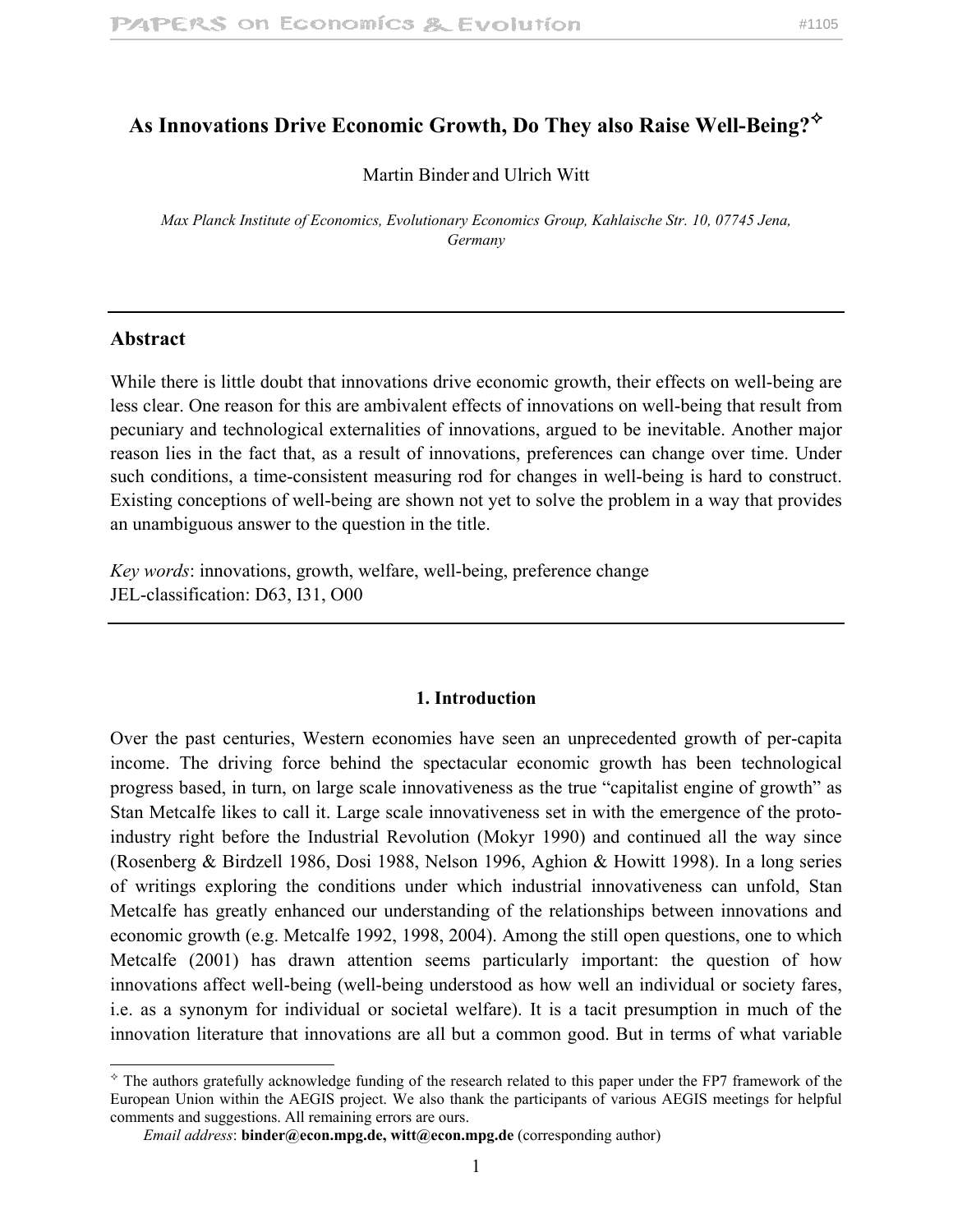can we provide hard evidence for such a claim? What is the scale on which the conjectured beneficial effect can conceptually and empirically be documented? It seems that, while the causal role of innovations for economic growth is quite well understood by now, their effect on wellbeing is much less obvious.

 A first complication in the relationship between innovations and well-being is due to the fact that, although innovations foster economic growth and economic growth can be argued to raise well-being *on average*, this does not imply that *individual* well-being is thus enhanced in all cases, at least within agreeable time scales (Witt 1996). The observation that benefits and costs of innovations are quite unevenly distributed within the economy and over time has already been addressed in metaphorical language by Schumpeter (1942, p. 84), speaking of a "perennial gale of creative destruction", or by Stan Metcalfe's (2001) notion of the "restless nature of capitalism". As a matter of fact, it is known that successful innovations, which make many market participants better off, regularly produce also "losers" in terms of what is euphemistically described as "pecuniary externalities". For those affected by these consequences, a decline in well-being is – at least temporarily – inevitable, and a future compensation by the effects of economic growth does not always occur. Moreover, by the very fact that innovative products, production processes, and resource uses are new, it is not possible to anticipate all their implications and consequences. They therefore not only induce pecuniary externalities but also imply an irreducible risk of turning out to cause negative *technological* externalities in the form of more or less severe damages to health or the environment. Examples of how innovations "bite back" are surprisingly frequent (see, e.g., Tenner 1996).

 The second complication in the relationship between innovations and well-being arises from the fact that the measuring rod for well-being may itself be changing under the experience of innovations. Under the standard welfare economic view, individual well-being is represented by an individual's given and unchanging preferences. When preferences are invariable, states at different points in time can be compared with respect to the individual's preference satisfaction in those states. However, by their very nature, innovations offer new, hitherto unknown possibilities to act on which preferences may not have been formed as yet. This is quite obvious in the case of many radically new products for which consumers must first learn to appreciate them. In developing further one's preferences it is very likely, however, that also the preferences on all other action possibilities are revalued. As a consequence, innovations tend to make preferences that prevailed at an earlier point in time unsuitable as measuring rod for changes in individual well-being over time. Time inconsistencies of individual preferences can have significant economic and political consequences and are therefore an important impetus for rethinking policy making from an evolutionary perspective as in Metcalfe (1994, 2007). At the theoretical front, a still unresolved task is to find a measuring rod for welfare that is able to cope with time inconsistencies of preferences (see Sugden, 2006a; Binder, 2010).

The present paper is devoted to discussing the two mentioned complications in the relationships between innovations and well-being in more detail. Given that the problems they pose are very different, it is useful to analyze each of them in isolation. This means that we will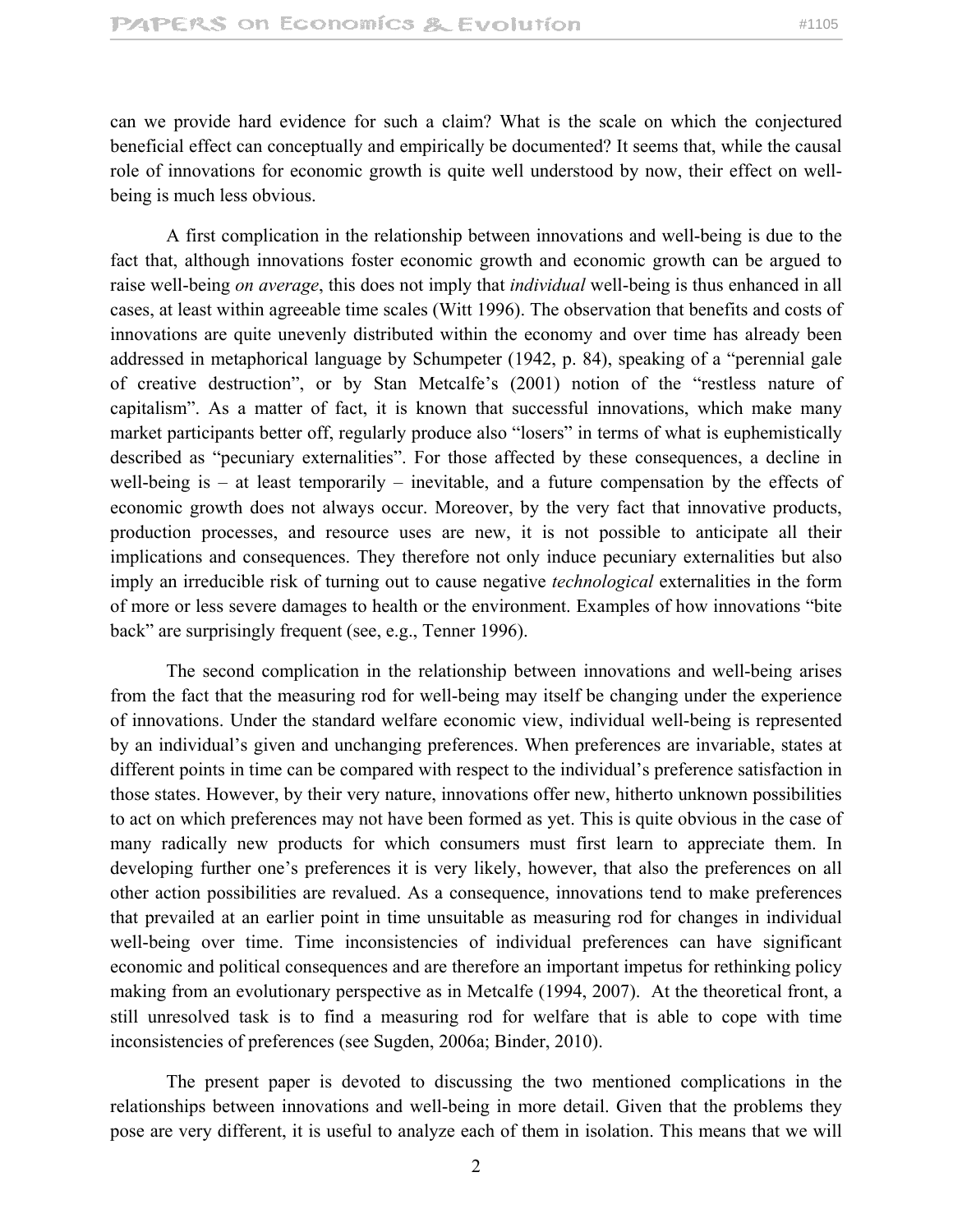discuss the first complication – the ambivalence of innovations with respect to individual wellbeing arising from their pecuniary and technological externalities – within the standard welfare economic framework. To keep track of the externalities and their consequences and to assess their inherent normative relevance is much easier if, for the sake of the argument, individual preferences are taken to be invariable while the externalities unfold. Section 2 of the paper is devoted to this exercise.

Similarly, when turning to the second complication – the difficulties of assessing changes of well-being over time when, as a result of innovations, preferences change in the course of time – we will abstract from the externality problems. There is not much consensus in the literature on what the desirable features of a welfare measure are in a static setting. When the preferencechanging potential of innovations is taken into account – which, as we explain in Section 3, can hardly be avoided – difficulties increase by orders of magnitude. For this reason, dealing with the second complication means, before all, to take stock on the major concepts of well-being that could, in principle, be used. The state of the art hardly allows more than pointing out strength and weaknesses in coping with innovation-induced preference change. Thus, in Section 4 we review what is called "objective list" notions of well-being which basically postulate a welfare measure that is independent of, though not necessarily in discord with, individual evaluations of wellbeing. Section 5 turns to recent pleas for taking the individuals' opportunity set and its change over time as a welfare measure. Section 6 reports on hedonistic notions of well-being and their plausibility. As a measure of well-being that can cope with innovation-induced preference change, none of these concepts will turn out to be satisfactory in all respects. In Section 7 we therefore conclude by calling for further research to fill the remarkable gap between the widely held belief in the beneficial nature of innovations and what can currently be proven to be their impact on well-being.

# **2. Whose Welfare Will Be Raised by Innovations?**

What do we understand by "welfare"? As can be seen from the etymological roots of the term, the notion refers to – broadly speaking – how well an individual or society fares. Hence, it implies an assessment of well-being or the quality of life we are having, and about how good certain states or developments are with respect to a certain measuring rod. Ultimately, the soundness of any theory of welfare hinges on its definition of the nature of welfare and the measuring rod that it suggests for assessing well-being. In order to categorize the different theories of welfare it is therefore useful to focus on what they conceptually mean by "welfare" on the one hand and on what they suggest as an empirical measure on the other hand. We follow a taxonomy that has been suggested by Parfit (1984, pp. 493-503), dividing theories of welfare into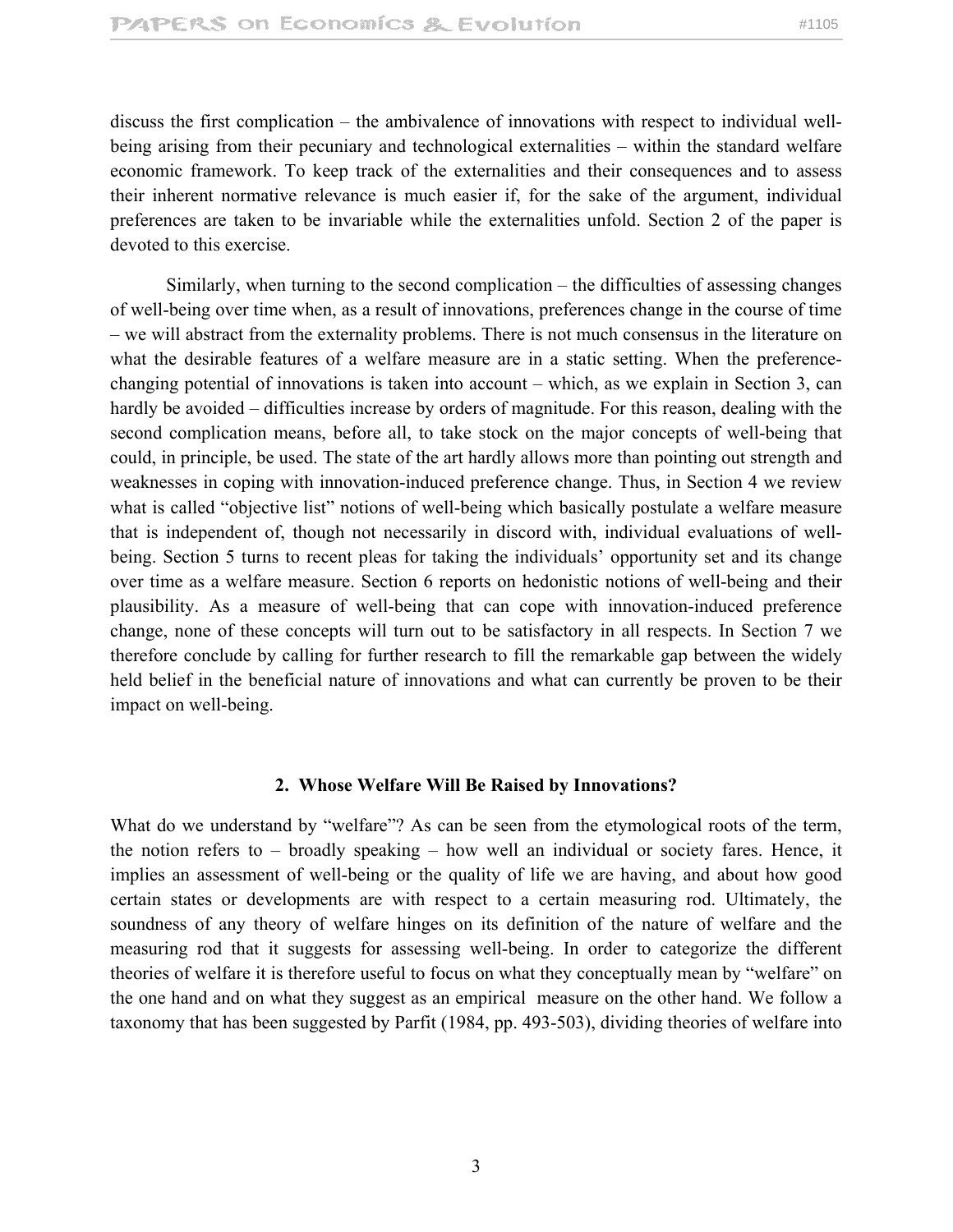mental state accounts (hedonistic theories), preference satisfaction theories, and objective list theories $<sup>1</sup>$ </sup>

 In the standard economic framework, the preference satisfaction view is the predominant theory of welfare. It is intimately linked to increases in income: assuming invariable preferences, increased income is ordinally equivalent to increased satisfaction of preferences, i.e. higher utility, under certain technical assumptions (see, e.g., Slesnick, 2001). Since technical progress and innovations have been identified as main drivers of the per-capita income increases of the past, it seems tempting to extend the argument to imply that it is ultimately innovations that induce increased satisfaction of preferences and thus raise welfare. Instead of adopting a welfaretheoretic framework, Schumpeter (1942, p. 84) had suggested that, historically, the incessant innovativeness of capitalism raised the "standard of living of the masses". But a growing standard of living is obviously something beneficial in his mind so that the intuition is not much different from that of the preference satisfaction view. The underlying idea is in both cases that the productivity increases that innovations make possible eventually result in greater ability to pay for whatever one chooses to consume. Subscribing to such a causal relationship between innovativeness and expanding consumption, the question arises which institutional arrangements and policy choices should be advocated to foster innovativeness.

 However, as already mentioned in the introduction, several complications prevent such conclusions to be drawn. Apart from the fact that even the inference from rising income to rising welfare is by no means as unproblematic as it may appear,<sup>2</sup> the effect of innovations on wellbeing in the economy (or, for that matter, the standard of living of the masses) is highly ambivalent even when invariable preferences are assumed. First, the increases in per-capita income that have been observed in the past as a result of large scale innovativeness are always averages for a whole economy. This means that some agents must have benefitted in terms of their income and welfare. Yet other agents – in extreme cases even the majority – may not have benefitted or may have suffered losses in income and welfare at least in the short or medium run. The reason is that innovations in production techniques, products, or services selectively improve the competitive position of single firms or single industries and induce substitution processes at the expense of other firms or industries competing for the same customers' spending. As a consequence of such "pecuniary externalities", specific investments made before an innovation was known may be devalued or even lost. Capital owners may face losses of expected returns. Labor may face being laid off and forego expected income from human capital investments in other employments.

 $\overline{a}$ 

<sup>1</sup> Preference satisfaction accounts are sometimes also called desire theories, which is a somewhat more general term. Desires are directed at one object of desire, while a preference in the economic context is always a binary relation, where one of two objects is preferred over the other object. We abstract from this distinction and focus on preference satisfaction views in the following.

<sup>2</sup> Higher income can fail to increase welfare when well-being heavily depends on relative consumption, i.e. on positional concerns (Frank, 1999). Or welfare increases fail to be triggered because of rising aspirations or other psychological mechanisms such as adaptation to the status quo (Frederick and Loewenstein, 1999; Easterlin, 2003). Or individuals may simply lack information about how to make a welfare-enhancing use of additional income (Qizilbash, 2006).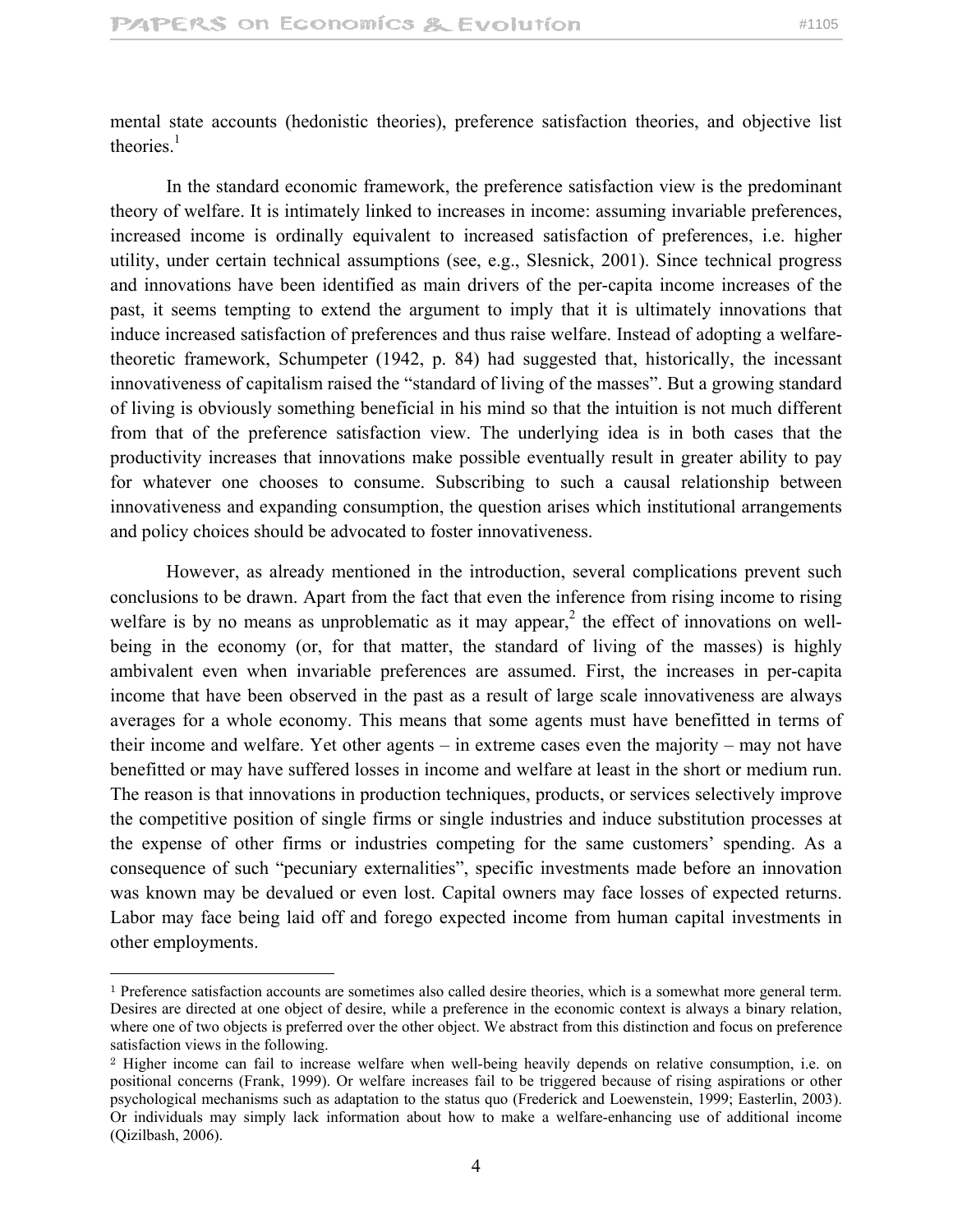It is true that under competitive conditions, the gains from an innovation are usually larger for the economy as a whole than what the competitors lose from pecuniary externality. (This is the very reason for why innovativeness *does* result in growth of per capita income.) However, innovations also change the personal distribution of income in the economy, and thus the distribution of welfare gains and losses, in an unforeseeable way. Moreover, it is uncertain whether those who suffer the losses in the short and medium run will in the long term be (more than) compensated by the overall increase of income. Schumpeter's claim that capitalism raises the standard of living of the masses seems to suggest such a long term compensation. Yet, it cannot be excluded that also in the longer term some agents will miss out on any welfare gains. Nor can we be sure that the overall compensation we did observe in the past can also be expected to materialize in the future. $3$ 

 In the case of the pecuniary externalities of innovations, the unknown changes of the personal income distribution are the major contingency logically preventing even for invariable preferences the conclusion that more innovations and income also mean greater welfare. The situation is even more uncertain in the case of negative technological externalities that cannot be excluded *ex ante* to emerge from innovations. The social costs can then by far exceed the sum of the private gains of the agents who benefit from an innovation. Moreover, these excessive costs often only turn out with a considerable time delay (see, e.g., Tenner, 1996, on many examples how innovations "bite back" and have completely unintended negative consequences hard to cope with). In terms of Coase's (1960) classical formulation of the problem of social costs, the inevitable risk of yet unknown negative technological externalities of innovations means that there are inherent, irreducible transaction costs. They exclude the possibility of *ex ante* negotiations as a way of efficiently internalizing the social costs either by the innovator who may cause the externality or those who would be affected. As a consequence, the big unknown is in this case not only the resulting personal income distribution, but also the possible direct utility or welfare losses due to damages from external effect.

 Even though pecuniary and technological externalities of innovations are frequent and often substantial, it is likely that most people would agree with Schumpeter's intuition: the large scale innovativeness and the massive per-capita income increases that capitalism has generated have by historical standards improved the human lot considerably. This intuition seems to confirm the tacit presumption in much of the innovation literature that innovativeness is beneficial in nature, although in many individual cases at least in the short and medium run a different picture may emerge. The core of the intuition is, however, the more or less direct reliance of such judgments on income as a measuring rod which is obvious in the case of the standard of living of the masses or the preference satisfaction approach of standard welfare economics. The question that remains to be discussed then is to what extent the size of individual (disposable real) income can indeed be vindicated as a measuring rod for individual well-being

<sup>&</sup>lt;sup>3</sup> The long term trend in the standard of living of the masses observed in the past cannot be claimed to necessarily extend into the future, unless it is explained why continued innovativeness and per-capita income growth should also in the future translate into the specific income distribution that enabled the past developments.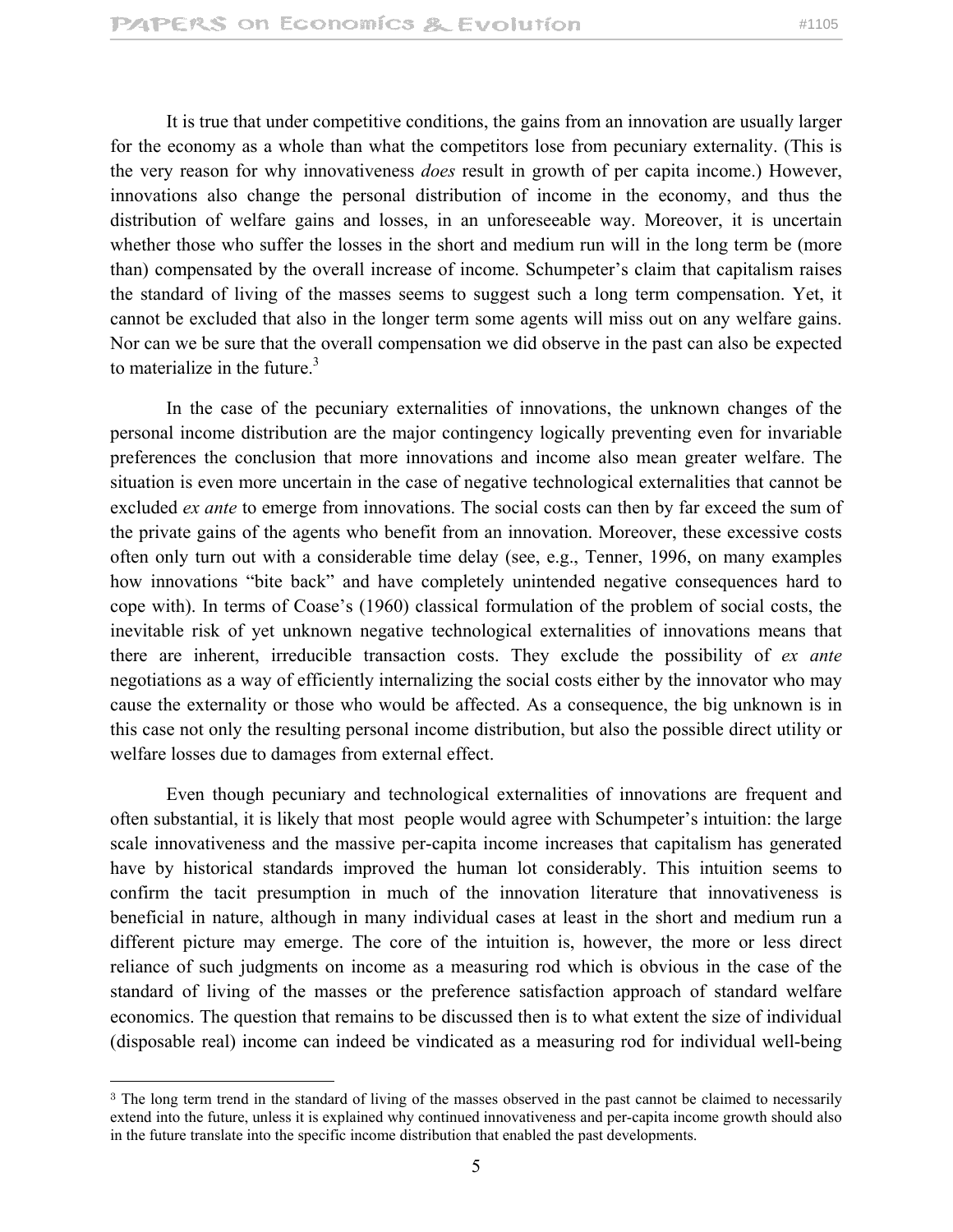and what we understand by the term "well-being". As will turn out in the next sections, there is no easy answer to the question, because it is so difficult to determine what well-being means to us, particularly if we want to make comparisons at different points in time.

#### **3. The Problem of Innovation-dependent Preferences**

It is not difficult to imagine that, when asked, almost everyone would – at any given point in time – rate having a higher income better than having a lower one, simply because more of one's wants and needs can thus be served. This truism is presumably one of the reasons why the standard preference satisfaction approach (implying a strong positive correlation between income and well-being) is so popular. However, things are considerably less clear cut once the static framework is replaced by a dynamic one. Does a capacity to satisfy one's wants and needs that increases over time then always also imply increasing well-being? Is an innovation driven economic development as the "discovery and application of better ways of doing things to satisfy our wants" (Boulding 1958, p. 23) confined to a set of given wants? In a static world, we can make sense of an innovation that leads to cheaper bicycles because of a more efficient production process. It is, however, difficult to explain why individuals should adopt the consumption of a totally new and previously unknown product, if they had not acquired a preference for it after learning of its existence. Indeed, as has been argued elsewhere (Witt 2001), the emergence of hitherto unknown action possibilities that come into existence through innovations usually leads to the learning of new preferences and changes in old ones.

 In this context, the very nature of innovativeness brings with it a vexing theoretical difficulty, concerning the traditional welfare economic measuring rod of preference satisfaction. While the Schumpeterian measure of the living standard of the masses might be defended on grounds of its being a crude indicator for social welfare, the inducement of new preferences by innovations (and the possible change of preferences more generally) leads to a theoretical inconsistency of the traditional preference satisfaction view. To cite Nelson and Winter (1982, p. 369), we face here "a central welfare economic problem that needs to be addressed – a problem that is absent from a static world but strikingly present when information is incomplete ... and when tastes and values are constantly being reformed." The major difficulty is that preferences tend to become endogenous to the process of innovative change in the economy: the preferences by which individual well-being is assessed are shaped through the very processes whose welfare effect they are supposed to evaluate. As a consequence, the way the individual subjectively experiences satisfaction of her preference may no longer reflect the individual's objective situation.

 An example of such preference endogeneity has been given by Elster (1983). He discusses how the Industrial Revolution can be imagined to have had impact on preferences. One can conceive of the Industrial Revolution as a process that has increased our opportunity sets and released the individuals in the economy from preferences that were adapted to the Pre-Industrial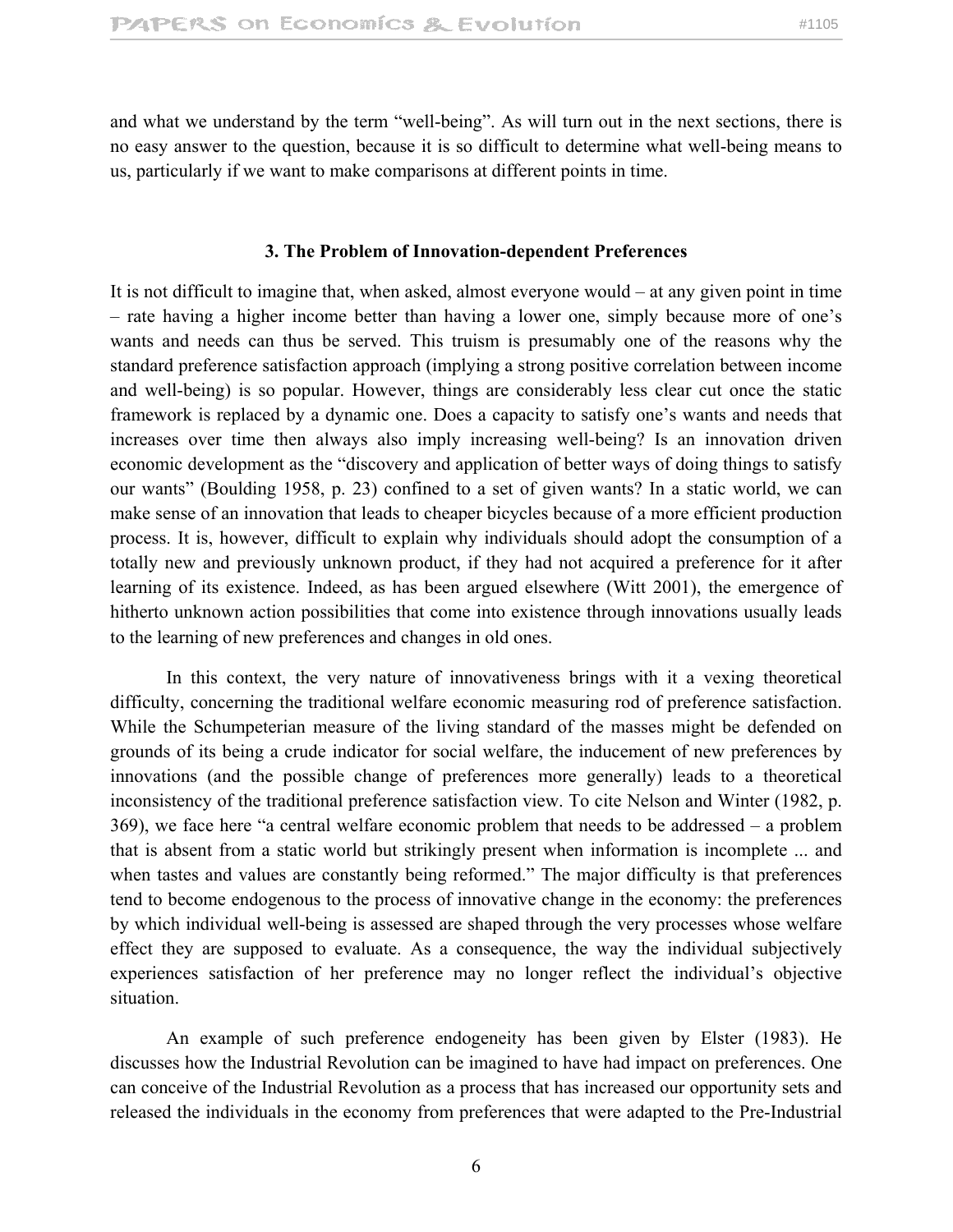state  $x$  in  $t_0$ . But this may have led to a cardinally decreased well-being in the Post-Industrial state  $y$  in  $t_1$ , because now our opportunity sets are so much larger and our wants so ambitious that we are frustrated despite the fact that we can realize many more opportunities. To put it in a slightly more precise way imagine that the Industrial Revolution has led to an increase in the number of wants that individuals have. Assume that the increase just offsets the increased satisfaction of existing wants that the Industrial Revolution has made feasible. Were this the case, one might well be led to conclude that society enjoyed higher levels of welfare (in terms of aggregated individual well-being) before, as compared to after, the Industrial Revolution.

Now imagine that the society would prefer the Pre-Industrial Revolution state  $(x > y)$  with preferences of Pre-Industrial Revolution  $(t_0)$ , and the Industrial Revolution state  $(y > x)$  with preferences adapted to the Industrial Revolution  $(t_1)$ . If one conceives of this situation in terms of a cardinal utility measure, the instance of adaptive preference formation leads the utilitarian to conclude that the Pre-Industrial Revolution state had a higher well-being associated with it, if  $u_0(x) > u_0(y)$  and  $u_1(y) > u_1(x)$  but also  $u_0(x) > u_1(y)$  due to adaptive preferences.<sup>4</sup> As Elster summarizes, "We were happier before we got these fancy new things, but now we would be miserable without them." (Elster, 1983, p. 135) There may even be a point where a release from adaptive preferences can lead to the "enslavement to addictive preferences" (e.g., the treadmill of striving for ever more material comforts). The circularity involved in the preferences concerned prompts a dynamic analysis, i.e. of the formation and change of these preferences.

 There are good reasons, thus, to assume that preferences are systematically affected by innovations or, to put it this way, that the current state of individual preferences is contingent on the series of innovations experienced in the past. The very same increase in income over time may therefore lead to different welfare assessments. We can accept this implication as a consequence of human nature and sacrifice the intuition that, by historical standards, rising income has improved the human lot. Alternatively, we can skip the idea of taking individual preferences as a measuring rod for individual well-being – and, hence, sacrifice the preference satisfaction approach – in favor of a different measuring rod that circumvents these problems.

#### **4. Objective List Concepts of Well-Being**

The problems that arise for assessing changes in well-being from the fact that preferences become endogenous to the process of innovative change in the economy discussed in the previous section can be avoided if a notion of well-being is adopted that is sufficiently "objective", i.e. independent of the individuals' subjective valuations. The result could be a list with "objective" constitutents for well-being that may contain several elements.A prominent example for such an extended objective list conception is the capability and functionings approach developed by Amartya Sen (1985a,b). A major motivation for his approach is the contention that the informational basis of utilitarianism is too narrow. To overcome that

<sup>4</sup> With an ordinal standard, one cannot compare this instance of preference change at all.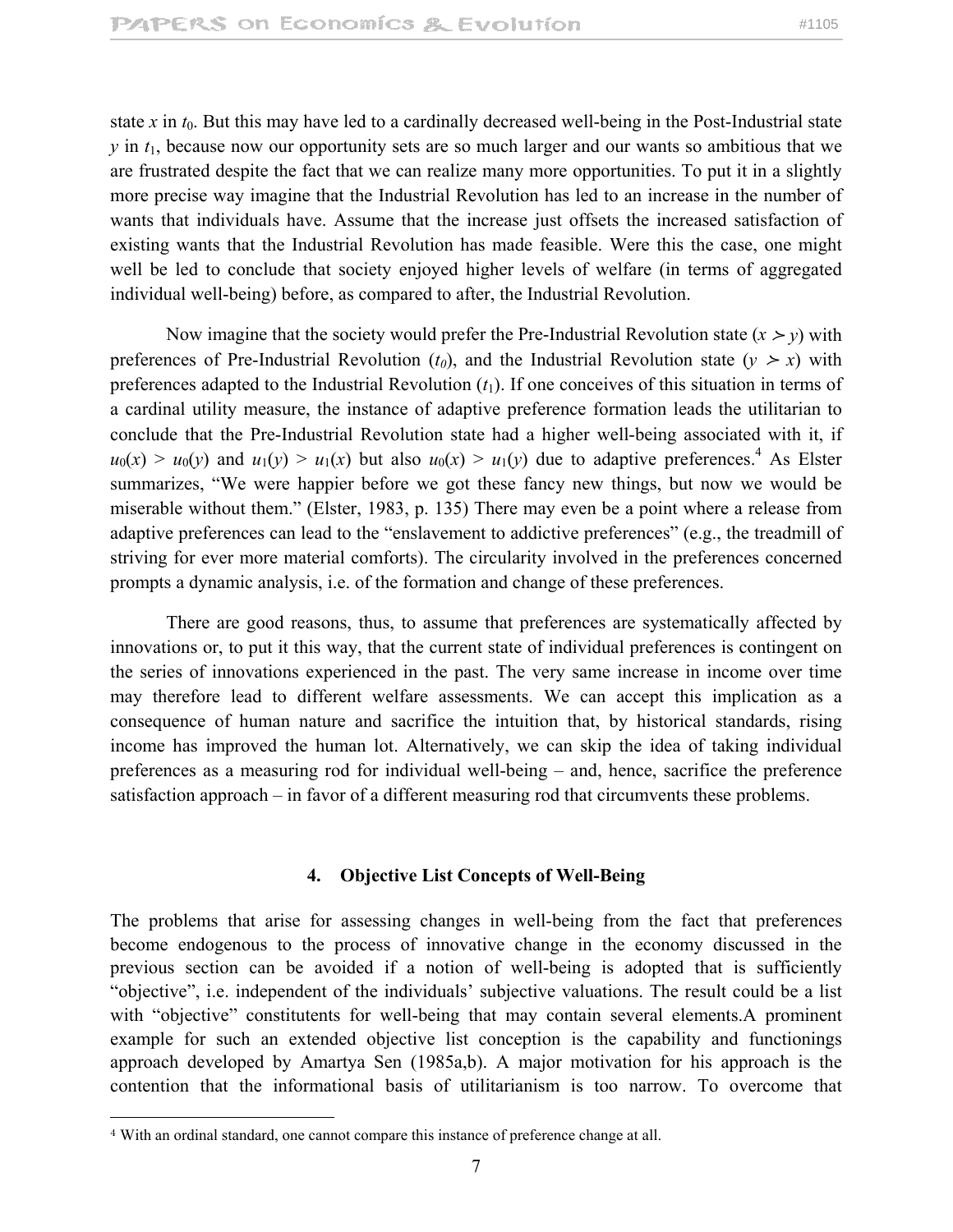limitation, Sen suggests to draw on empirical facts about human behavior and to evaluate wellbeing on the basis of further criteria and ethical considerations. Sen's approach is thus decidedly normative. It departs from the utility concept *in toto* and replaces it with a dual conception of "functionings" and "capabilities to function". Living is seen as consisting of a set of functionings, Sen argues, that can be seen as aspects of life; what a person does and is. These functionings include "being nourished", "avoiding premature mortality" (Sen, 1992, p. 39) or "being in good health", "being well-sheltered", "being educated" or being able to "move about freely" (Kuklys, 2005, p. 10). In Sen's view, such functionings have intrinsic value and cannot be reduced to other, more basic values. The list of values is seen as open-ended and supposed to conatin "the plurality of our concerns" (sen 1992, p.70). Accordingly, for the assessment of a person's wellbeing, Sen proposes to measure the extent to which certain functionings can be satisfied.

 The well-being of an individual *i* can then be characterized by the states and activities which a vector  $\mathbf{b}_i$  of functionings represents (see Sen 1985b and Kuklys 2005 for the following).  $\mathbf{b}_i$  is assumed to be a function

$$
\mathbf{b}_i = f_i(c(\mathbf{x}_i)|\mathbf{z}_i, \mathbf{z}_e, \mathbf{z}_s),
$$
 (1)

of the commodity vector  $\mathbf{x}_i \in X$  that is feasible for individual *i*. (The commodity space X includes non-market goods and services.)  $\mathbf{x}_i$  is mapped into the space of characteristics (Lancaster, 1966) via the conversion function  $c(\bullet)$  so that  $\mathbf{c} = c(\mathbf{x}_i)$  denotes a characteristics vector of a given commodity vector **x**i. The characteristics of a commodity are the same for all individuals. What does vary, however, is the way individuals can benefit from the characteristics. Think of a person who possesses a loaf of bread. Someone suffering from a parasitic disease would benefit less from the characteristic "caloric content" than someone who is well-fed (Sen, 1985a, p. 9). This difference is reflected by the conversion function of an individual *fi* that maps a vector of characteristics into the space of functionings. The conversion depends on factors that represent individual  $(z_i)$ , social  $(z_s)$  and environmental  $(z_e)$  influences.<sup>5</sup> These conversion factors can be seen as non-monetary constraints. The functionings an individual can achieve are thus determined by the vector of commodities that are feasible for that individual and some non-monetary constraints.

 The union of all functioning vectors that are feasible to an individual *i* is called the capability set *Qi*. It represents the individual's *opportunities* to achieve well-being and is usually considered more important for assessing well-being than the vector of functionings actually chosen by an individual on the basis of her idiosyncratic preferences. In order to evaluate  $Q_i$  one can postulate a valuation function  $v = v(\bullet)$  that assigns a numerical value to each  $\mathbf{b}_i \in Q_i$ . A straightforward rule would be to evaluate a vector according to the best element. Sen calls such a rule "elementary evaluation" and gives as a reason for it that a wider choice set is only valued because there is a higher chance of choosing a better element (Sen, 1985a, p. 61). The value of the set is

<sup>5</sup> See Kuklys (2005, p. 11). Individual factors could be gender, intelligence, physical (dis)abilities, etc. Social influences are legal regulations, population density, etc. Examples for environmental factors include, *inter alia*, climate and environmental pollution.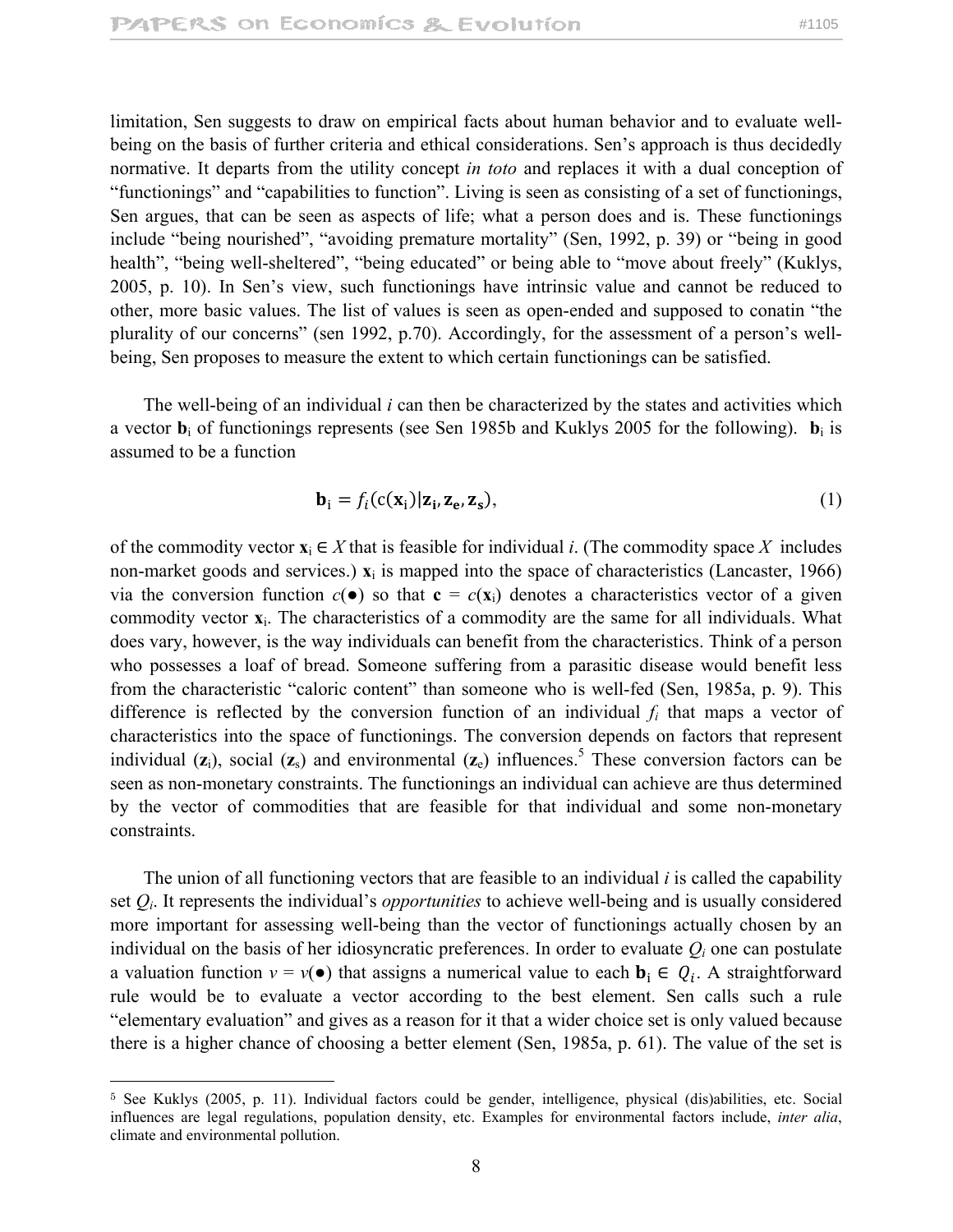thus the value of the best element of the set. One could alternatively evaluate the set according to its number of elements. The basic supposition here is that the larger a set, the more freedom an individual enjoys.

 The fact that the capability approach assesses well-being in terms of opportunities rather than outcomes makes it radically different from traditional welfare economics. It is the capability to achieve a wide variety of functionings that matters to this approach.<sup>6</sup> It may be asked, however, whether the items on the list are all weighted equally by everyone and, if this is not the case, how different weights attached to the functioning in the set – probably chosen differently by different individuals – are to be justified. Sen (1993, pp. 46-9) evades the question by claiming that his notion does not need to say much about those weights because, as he puts it, well-being is a "broad and partly opaque concept".

 Related to this question is the problem of the purportedly objective nature of welfare in Sen's theory. By assuming intrinsic value for the functionings independent of the individuals' own judgement they are given an objective status. However, Sugden (1993) and Nussbaum, (2003) rightly ask who decides on what functionings are to be included in the list. Even if, as Sen (1993, pp. 31-2; 46-9) stresses, it is a question of the concrete purpose of the examination of which functionings should or should not be included, the question remains who makes this delicate normative decision. If Sen's account were really objective, there would have to be a definitive list of functionings, regardless of the purpose of the examination.<sup>7</sup>

 Critics have also pointed out that any attempt to construct an objective list runs the risk of issuing paternalistic claims (Sugden, 2006b, p. 50). It is conceivable that a (partial) list of functionings that is chosen as an allegedly objective reflection of individual well-being corresponds in no way to what the affected individuals actually value. Such an objective list would then be disconnected from what people experience as rewarding.

 In view of these problems it seems highly implausible that a list of relevant functionings that we might be able to agree on today would also have found equal consensus in the past, or will do so in the future. The "objective" list of intrinsically valued functionings is especially likely to change under the influence of further innovations (as it did in the past), unless this list is reduced to a few basic needs corresponding to unchanging human nature. Since the capability approach offers no clear answer as to how to deal with different imaginable developments of our value standards, it does not seem to be overly attractive as a theory of welfare aiming to capture the effects of innovativeness. If innovations sufficiently alter an economy over time, different functionings might become valued or existing functionings might lose relevance. The largely *ad hoc* methodology that is exhibited in empirical applications of the approach can be interpreted as

<sup>&</sup>lt;sup>6</sup> Since capabilities prove to be notoriously difficult to capture empirically, one often sees proponents approximating capability to function by measuring functioning achievement. One has to wonder what can be gained by departing from an outcome perspective to then measure opportunities by recourse to the outcomes eschewed before.

<sup>7</sup> Nussbaum (2003, pp. 41-2) tries to derive a list from Aristotle's concept of a commonly shared eudaemonia ("human flourishing"). Yet, this is a notion from Aristotelian ethics which, as a normative claim, is not necessarily shared by everyone and, in that sense, objective.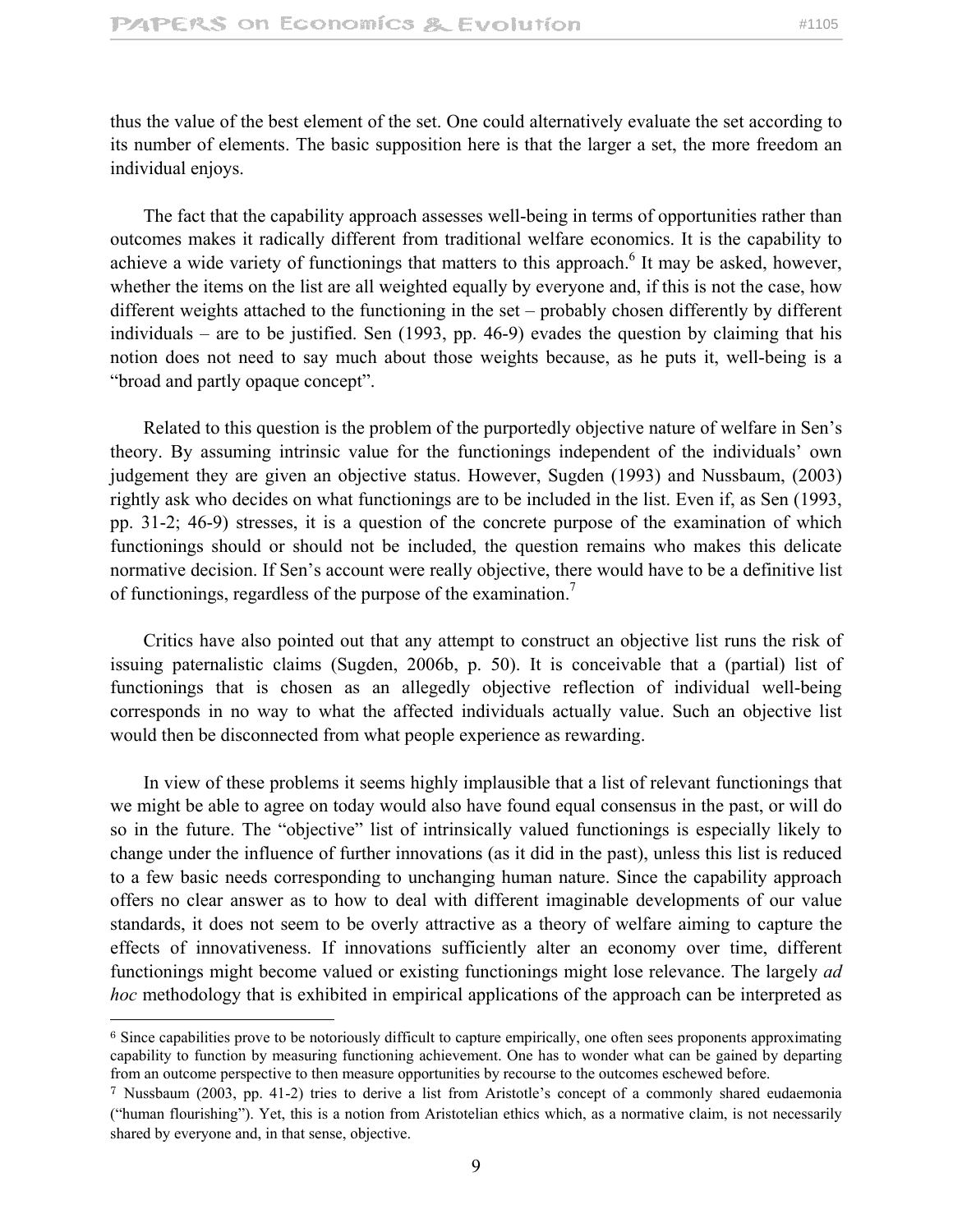evidence that such a framework might lead to arbitrary and possibly misleading assessments of welfare when it comes to assessing the effects of innovations. If, at the end of the day, the allegedly objective list of relevant functionings is variable over time, nothing is gained in comparison to the standard view: different functionings are valued at different times and as a function of the economic situation. This opens the door to the problem of preference endogeneity as idiosyncratic preferences now determine what societal consensus about a list of functionings exists. The *prima facie* objective list takes a "subjective turn" (Sumner 1996, p. 66). A way out of the predicament would lie in letting the theory converge to a simple maximization of opportunities argument: what is to be promoted is individuals' capability to function in general, but if one does not know the relevant functionings, one cannot say more than from a perspective that just wants to maximize opportunities.

# **5. The Opportunity Set as a Measure of Well-Being?**

If the process of innovative change in the economy is to be evaluated in terms of changes of individual well-being, then it would be desirable to have a measuring rod for well-being that is not itself influenced by that process of change, i.e. to avoid the endogeneity problem. Since the assumption of invariable preferences had above been rejected as counterfactual, an objective (invariable) list conception has been considered as a solution in the previous section. However, the arbitrariness inherent in determining what items should be on the list and for what reasons proved to be an obstacle for accepting the "objective" list as a suitable measure for changes in well-being.

 In reaction to that arbitrariness, some economists have proposed to avoid detailing a list and to measure changes in individual well-being in a global, undifferentiated form instead by changes in the set of opportunities an individual is able to command. Increases in individual opportunities and liberties then appear as welfare improvements (Hayek, 1960; North, 1999; Sartorius, 2003). In terms of our taxonomy of theories of welfare, an opportunity view of welfare would have to be classified as a (degenerate) objective list concept with "opportunities" as the only item that makes it onto the list. An opportunity set is, of course, a very special item, namely a placeholder for a plethora of possible individual choices.<sup>8</sup>

 One recent version of the opportunity set approach has been defended by Robert Sugden (2004). Sugden's core intuition is to specify the notion of consumer sovereignty for an exchange economy without the assumption of coherent individual preferences – "an apparently simple normative intuition: it is good that each person is free to get what she wants" (Sugden, 2004, p. 1016). He claims that the size of an individual's opportunity set is a better object of inquiry than a distorted notion of preference satisfaction. From his perspective, any increase in the lifetime opportunities of an individual is intrinsically good (without any assessment of the opportunity

<sup>&</sup>lt;sup>8</sup> The size of the opportunity set may appear attractive as a basis for welfare judgments for evolutionary economists when equating it to the extent of variety on which selection can operate. Since selection processes are assumed to lead to unknown, yet in any case desirable outcomes, a greater variety that boosts selection is also believed to generate more improvements. As Metcalfe (2002) has shown, however, there is little support for such a belief.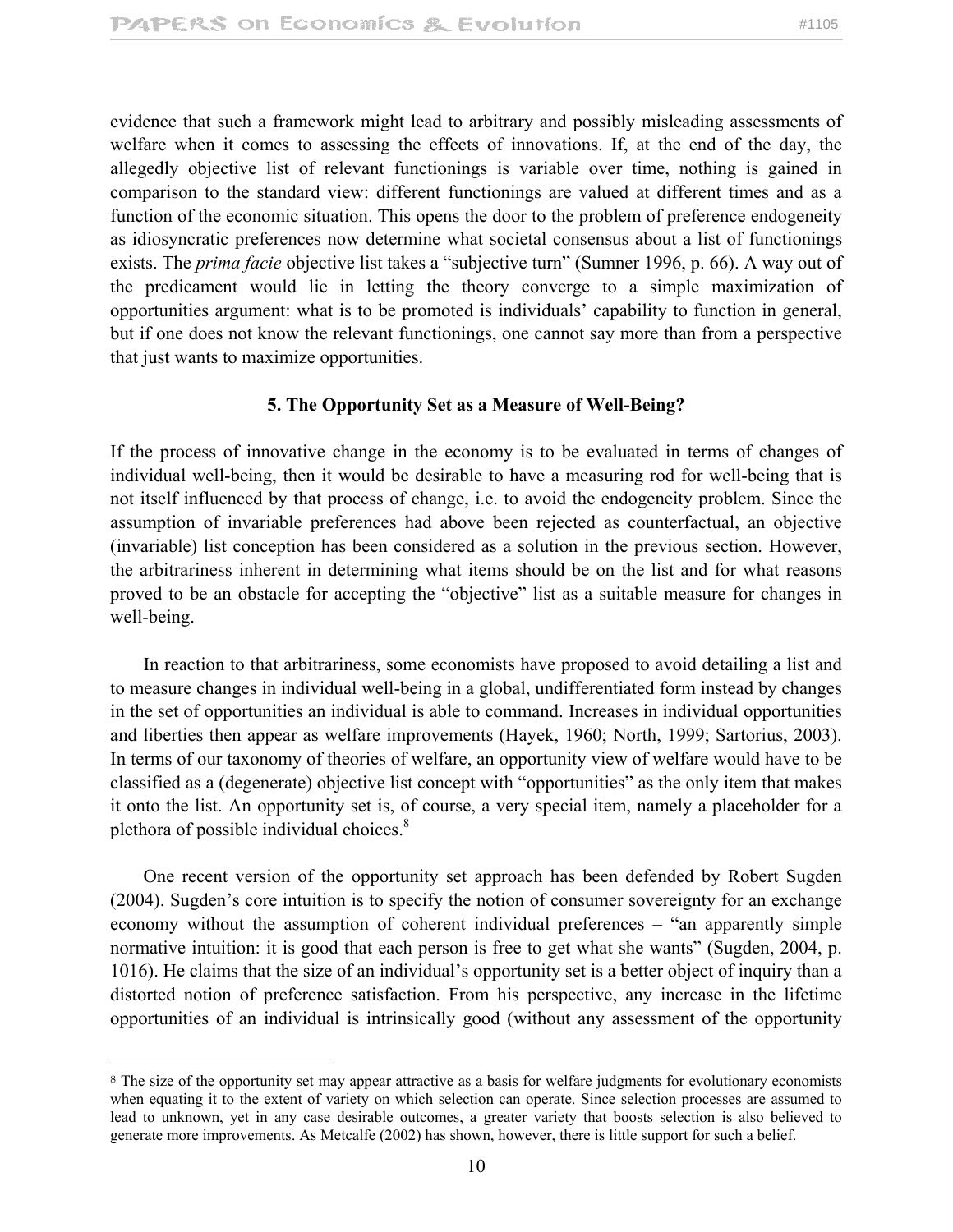that is added). <sup>9</sup> The idea that the size of the individual opportunity set as such is a fundamental value – the bigger, the better – is thus given a normative status. The normative correlate of this measuring device is a kind of freedom-of-choice-implies responsibility-for-one's-choice principle that is formalized by Sugden's "opportunity criterion".

 Consider an individual *i*. Assume that there exist *m* > 1 commodities in the economy and that *i* holds a bundle  $\mathbf{x} = \{x_{i1}, \ldots, x_{im}\}\$  of them. Let  $\mathbf{e}_i$  be the initial endowment of *i*. The opportunities of that individual are then defined as *i*'s possibilities of trading the initial endowment for another bundle of commodities. More specifically, denote the opportunity set by  $O_i \in \mathbb{R}^m_+$ . It is then defined in such a way that  $e_i \in O_i$  and for all  $x_i \in O_i$  there exists a series of trades by which *i* can expect to get from  $e_i$  to  $x_i$ . Furthermore, *i* is assumed to know the opportunity set. From the point of view of a social planner, Sugden argues, there exists a non-empty set of feasible commodity bundles  $X_i$ . It specifies the initial endowments in terms of resources that the planner is able to give to *i*. The elements in the set of different commodity bundles reflect exogenous limitations on resource allocations which the planner faces. The individual cannot choose a bundle outside *Xi* due to restrictions which are not specified, but *i* can choose any  $\mathbf{x}_i \in X_i$  as initial endowment. Hence,  $X_i \subseteq O_i$ . Now assume that after being given an initial endowment  $e_i$ , *i* gets to  $\mathbf{x}_i^* \in O_i$ through trade. The "opportunity criterion" is satisfied if for any other bundle  $\mathbf{x}_i \neq \mathbf{x}_i^*$  either  $\mathbf{x}_i \notin X_i$ (meaning that  $\mathbf{x}_i$  is not feasible) or  $\mathbf{x}_i \in O_i$  (meaning that  $\mathbf{x}_i$  belongs to the opportunity set). So, if the individual complains to the planner because she has not obtained bundle  $x'_i \neq x^*_i$ , the opportunity criterion tells us: if  $x'_i$  does not belong to the feasible set, it is outside the planner's possibilities to make the bundlilable to *i*. If, on the other hand  $\mathbf{x}'_i$  is in the feasible set and in the opportunity set of *i*, then it was the responsibility of *i* that has led her to have  $\mathbf{x}_i^*$  and not  $\mathbf{x}_i^*$ . *i* cannot blame anyone else for not having attained  $\mathbf{x}'_i$ .

 The rationale of the Sugden's opportunity criterion is to separate the normative judgment on the size of the opportunity set (the bigger, the better) from an evaluation of the actual outcome of the choices for which, due to time-inconsistencies and behavior anomalies, a stringent criterion may not be available. People are free to make their own mistakes and learn whatever preference they want to – the individual and collective consequences of these idiosyncrasies and peculiarities do not compromise the precision of the size of the opportunity set as a measuring rod for (potential) well-being. A different question is, of course, whether the variety of opportunities can indeed be argued to be good, independent of how the individuals actually value it, so that it can be made the sole normative maximand. Bearing on the empirical adequacy of the theory, research has shown that, while indeed a certain amount of opportunities are positively valued by the individual, this relationship is not linear and monotonically increasing. There seem to be upper limits to the increase in well-being individuals derive from increased opportunity sets (e.g., Loewenstein, 1999; Schwartz, 2000). With an increasing number of choices, humans tend to develop increased regret aversion to the number of alternatives not chosen. This has been called

<sup>9</sup> Sugden's approach takes into account the findings of behavioral economics that preferences are subject to nonrational processes which distort and render them context-dependent so that they cannot claim normative weight. This argument serves Sugden as a justification to abandon preference satisfaction as the basis for welfare assessments.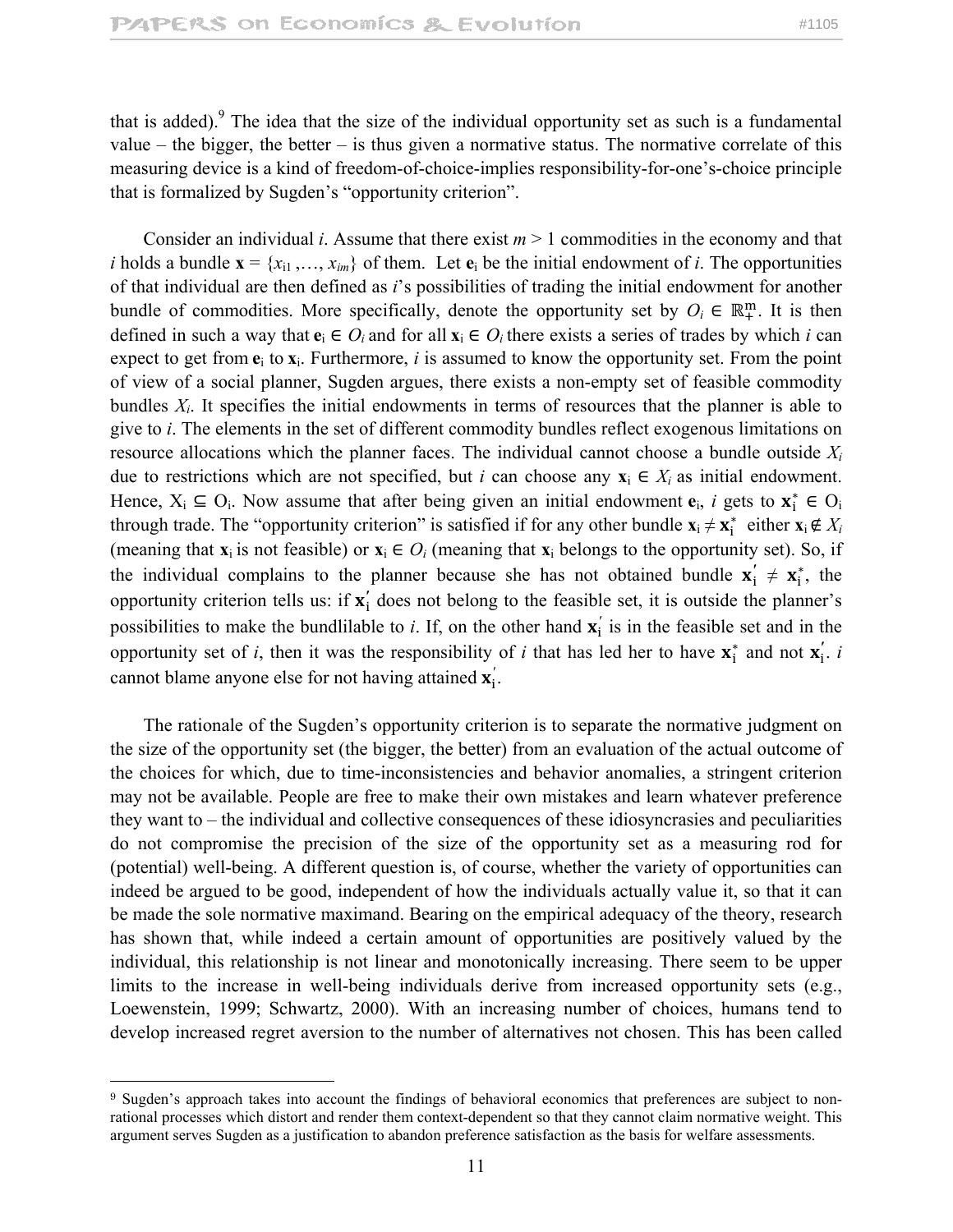the "multi-option treadmill": despite the fact that we face ever more options, well-being does not necessarily increase significantly (Binswanger, 2006).

 While freedom of choice on one's opportunities is certainly a valuable criterion and far from being suspicious of paternalistic inclination, the idea that opportunity should be the only value that matters faces similar objections as they have already been raised before. Is an equal increase in the size of the individual opportunity set indeed implying an equal increase in individual wellbeing? Is the fact that the opportunity set of other individuals differs from mine really irrelevant for my well-being (and theirs) or does the relative size affect well-being? If one equates wellbeing with opportunity, there is no room for asking these questions, and the intuition that these questions are relevant for well-being is ignored. Moreover, in a historical perspective on innovativeness and economic growth, it is worth noting that Sugden's measure of well-being and the stylized equilibrium model by which its implications are explicated completely ignore how increases in the size of the opportunity set have come about. This is not easily compatible with normative intuitions when, for example, external effects are considered or instances of brute force. A growing opportunity set of some individual(s) could have come about through exploitation, fraud, or even slavery but would still satisfy Sugden's criterion for social wellbeing. Without a dynamic focus, Sugden's criterion glosses over all individual and collective mistakes of the past and amounts to a summary Panglossian acceptance of the status quo. Whether the decisions made to allow today's opportunities set foreclose a more favorable opportunity set tomorrow is left open in the static orientation of the theory. This proves to be unfortunate within the dynamic context of innovativeness.

# **6. Hedonistic Concepts of Well-Being**

The last category in our typology of theories of well-being are hedonistic ones (mental state accounts of well-being). In this category fall *inter alia* the well-known "happiness" theories - synonymously called: subjective well-being -- in the psychological literature. While there are theoretical contributions which distinguish between affective and cognitive layers of well-being, most of the empirical literature seems to be centered on a cognitive interpretation of subjective well-being. This is reflected in the notion of subjective well-being (or happiness) understood as life satisfaction: the interest lies in the cognitive aspect, making well-being a cognitive judgmentcum-endorsement, i.e. an attitude which one holds towards one's life (see, e.g., Frey and Stutzer, 2002). Very similar to this tradition is research using the "satisfaction with life scale" (SWLS, Diener et al.,  $1985$ .<sup>10</sup>

 Such hedonistic theories can come in an "internalist" or an "externalist" version. The internalist model of hedonism claims that pleasure is a sensation that has a homogeneous feeling tone. This means that all pleasures are qualitatively the same, whether it is the pleasure one derives from reading a book or from strolling through the park, or whether it is carnal pleasure. One of the most common criticisms leveled against hedonism concerns exactly this homogeneity

 $10$  A third distinction is made by Veenhoven (1991) who differentiates between affective and cognitive concepts of well-being, calling them "happiness" and "contentment", respectively.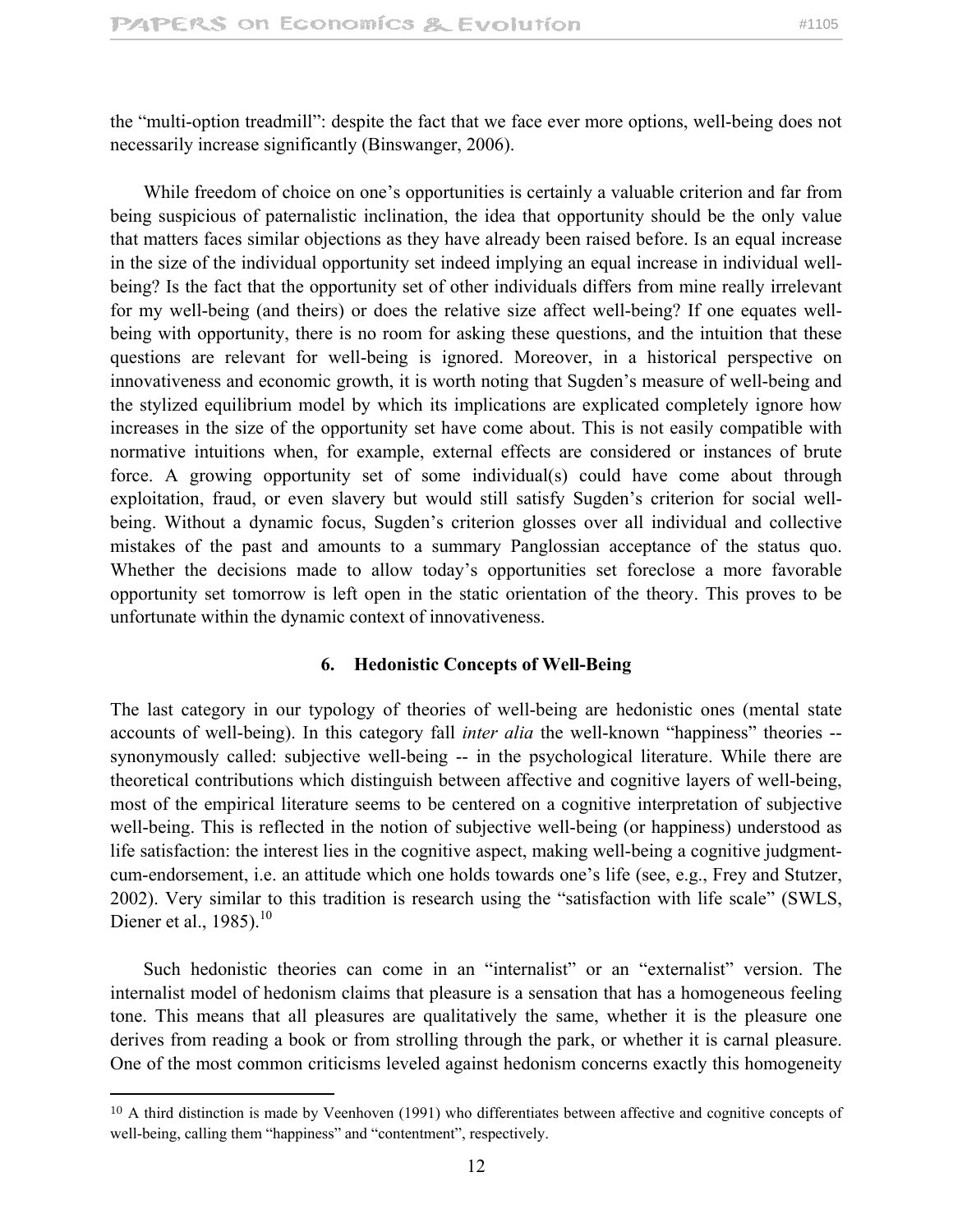of sensation. The critics doubt that the pleasures we derive from the above-mentioned activities really are of the same quality (see Sen 1981). The externalist version avoids this critique by arguing that pleasures are heterogeneous. What is homogeneous in the externalist account, however, is the reaction to experiencing these pleasures, for example in the form of having a favorable attitude towards them (Sumner, 1996, p. 90). While the externalist model may be more convincing regarding a potential incommensurability of pleasures, this comes at a certain cost: when having only one quality of pleasure, intrapersonal and, under certain conditions, also interpersonal comparisons of well-being seem possible. This is no longer the case with a model of multidimensional pleasures (Sen, 1981, p. 200).

 Hedonistic theories have often been attacked because of their subjective interpretation of well-being or happiness. It is criticized that one risks a solipsistic theory of welfare, if well-being is taken to be solely a mental state that is independent of the actual states of world. To demonstrate this Nozick (1974, pp. 42-5) has proposed the following thought experiment. Suppose you are connected to a machine that constantly stimulates your brain. While your body is resting in a vat, you live in an illusionary world full of pleasant experiences. Would you tap in? Nozick and others say no and take this as an objection against hedonism because, they argue, there is something else besides pleasure that is important. There is obviously a difference between having a pleasurable state of mind and really doing something causing pleasurable feelings. At least in a consequentialist version, hedonism has difficulties in acknowledging a difference between pleasure arising from manipulation of the senses and pleasure triggered by "real world" action.<sup>11</sup>

 At a practical level, one may well be critical of the validity of subjective well-being constructs and ask whether happiness surveys really elicit anything useful at all. However, an impressive psychological literature exists that establishes the reliability and validity of such subjective well-being constructs (Diener et al., 1999), showing that there is a strong correlation between such well-being constructs and emotional expressions like smiling (Fernandez-Dols and Ruiz-Belda, 1995) and brain activity (Shizgal, 1999). Moreover, individuals tend to discontinue unsatisfactory behaviors (Kahneman et al., 1993; Shiv and Huber, 2000), thus also relating low satisfaction scores to choice behavior. Lastly, studies found that individuals are to a certain extent able to (ordinally) compare and assess other individuals' levels of satisfaction or happiness (Sandvik et al., 1993; Diener and Lucas, 1999). There are certainly difficulties related to the practical elicitation of subjective well-being measures. Nonetheless, a broad consensus emerged within the literature that the intended individual well-being can quite reliably be measured in this way. Research here extends also to the intertemporal context: psychological research shows that well-being is partly stable and fixed over time since it is determined to some extent by genes (Lykken and Tellegen, 1996) and by quite stable psychological personality traits (Diener et al.,

 $\overline{a}$ 

<sup>11</sup> Another objection often raised against hedonism concerns the assumption that the value of a good life should consist only of pleasure, particularly a mindless seeking of "low" pleasures. It is suspected that other important higher values such as friendship, sympathy, or achievement are implicitly discounted. But there is no reason why hedonism should be confined to "low" pleasures. It could as well be argued to include the pleasures gained from achievement or from having friendships and the like.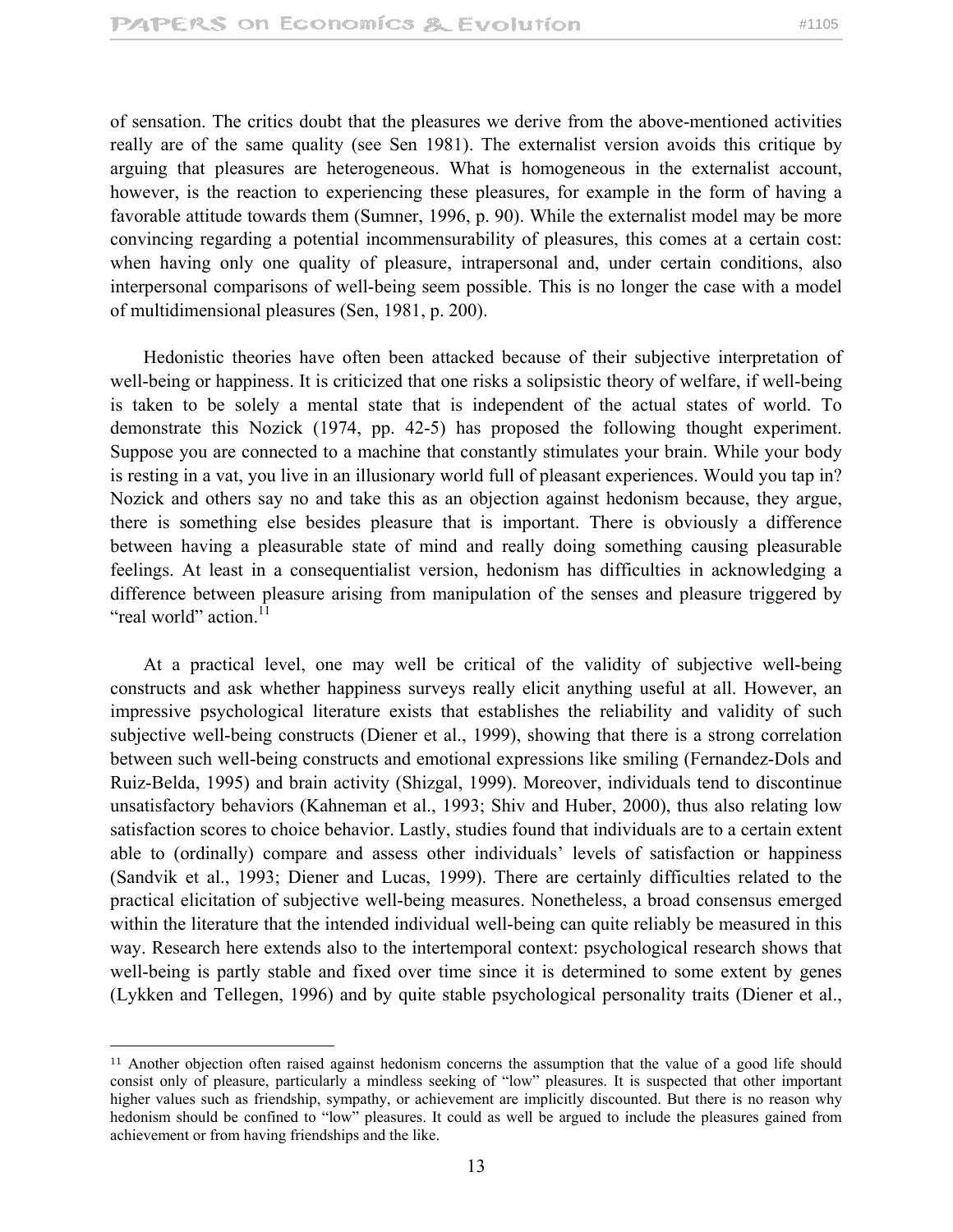1999). But it is also variable to a certain extent, being influenced permanently by such life events as repeated unemployment, marriage or child birth (Headey,  $2010$ ).<sup>12</sup>

 It seems, thus, that a good case can be made for conceiving of individual well-being as the continuous (automatic and often not fully conscious) evaluation of an organism's state in terms of hedonic experience, a concept of well-being that is very close to what individuals experience as rewarding. Since this continuous evaluation of reward is something which is linked to biological functioning and happens automatically and even without conscious attention, such a notion would be quite reliable and a (relatively) stable indicator of value *for an individual*. A further advantage is that hedonic experience is quite well researched in terms of the underlying brain processes, providing a hedonistic theory of welfare with a strong empirical basis.

 Arguably, an affective notion of enjoyment partly also underlies all of our cognitive judgments on how happy or how satisfied we are with our lives. Moreover, affect is an evolutionary primary whereas cognition is a recent feat of nature, available only to very few creatures (viz. only humans). In contrast, positive and negative affect seem to guide almost all higher animals. The affective process runs on a deeper biological level (it belongs to those brain processes that work automatically, without much cognitive interference). It also seems to be more stable and consistent than other notions of well-being and less biased by a multitude of cognitive influences On the other hand, it has to be admitted that it is not easy to elicit and measure empirically the stream of affective experience (but see Kahneman and Sugden, 2005).

A hedonistic concept of well-being can avoid some problems that plague the standard preference satisfaction view.<sup>13</sup> But it seems to trade them for some perplexing implications regarding the assessment of welfare increases. From a hedonistic point of view, the satisfaction of a preference is only welfare-increasing to the extent that it does imply enjoyment. With the soaring per-capita income that large scale innovativeness has made possible, it can be argued that the satisfaction of preferences increases. Yet, whether this also implies an increasing enjoyment of related pleasures is far from obvious. As the literature on subjective well-being has shown, there is considerable evidence that the individuals' overall capacity for enjoying pleasures is limited in absolute terms – the maximal enjoyment you can experience in 24 hours has an upper bound. Furthermore, there is an inherent tendency to adaptation in the experience of pleasures so that their enjoyment factually fades with continued experience (Frederick and Loewenstein, 1999). This phenomenon of "hedonic adaptation" is a feature of our sensory system and it is economically significant as the welfare gains of avoiding pains like hunger, drudgery, or sickness

 $\overline{a}$ 

<sup>12</sup> It may also be noted that the test-retest reliability of subjective well-being constructs lies between 0.5 and 0.7 (over two weeks, both for cognitive and affective measures, see Krueger and Schkade, 2008), which is lower than some other economic variables' reliability, but nevertheless in a range that allows meaningful analysis.

<sup>13</sup> See Binder (2010) for an extensive discussion. The standard preference satisfaction approach can be criticized on the ground that it needs an underlying theory of the good to make sense of the intensity of preference satisfaction (Broome, 2008). Hedonistic theories are not susceptible to that critique as they directly specify the notion of the good. Furthermore stopping at the level of preferences is insufficient for the assessment of welfare and makes a theory vulnerable to the criticism of mistaking important generic sources of welfare (i.e., the satisfaction of preferences) for the *nature* of welfare (Sumner, 1996, p. 137).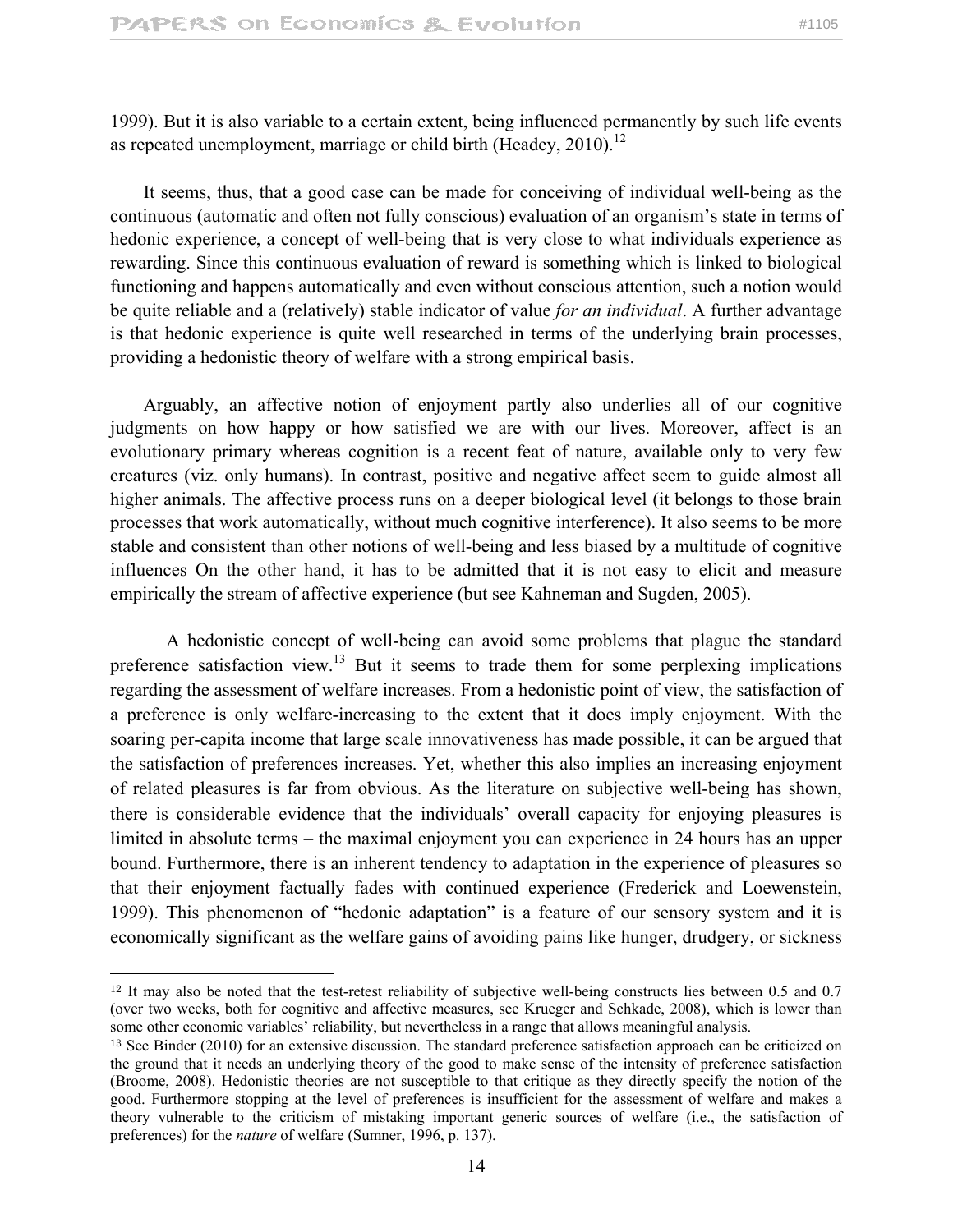show that still meant a lot to our grandparents, but whose high levels of experience accomplished today seem pretty much a matter of course to us. Hedonic adaptation is quite variable between domains, being for example less strong regarding biologically fixed needs (Frederick and Loewenstein 1999, p. 314). Adaptation in the experience of pleasures occurs among the poor (who learn to appreciate the small pleasures available to them) as among the rich (who learn to develop non-excited feelings about what once were great pleasures for them – and still may be great pleasures for less well-to-do). This "Paradox of Happy Peasants and Miserable Millionaires" (Graham, 2010), as well as the high domain-specificity of hedonic adaption pose a general problem for hedonistic theories of welfare (see more extensively, Binder 2010, pp. 174- 191). A phenomenon related to, but different from, the adaptation effect, is the consistent finding in the subjective well-being literature that the self-assessed life satisfaction has relational features. It is not the absolute level of pleasures we can enjoy that is relevant, but the relative status: relative to what others, whom we compare ourselves to, are able to enjoy (see, e.g., Clark et al. 2008).

 In the light of these phenomena, it can be expected that the endogeneity problem makes a re-appearance in different disguise also in hedonistic theories of well-being. Instead of the dependence of preference on the path of innovative change that hassles the attempt to construct an unchanging measuring rod for well-being, it is now the dependence of what the agents experience as pleasure and what level of reward is connected with any particular pleasurable activity. With innovative change in the economy it is most likely that, over time, new pleasures are being learned. But it also seems that the enjoyment of the newly learned pleasures substitutes (many of) the pleasures that were previously enjoyed – precisely because of the mentioned bounds on experiencing enjoyment in a given period of time and the adaptation effect. If so, the hedonistic measuring rod for well-being, the enjoyment of pleasures, would imply a quite peculiar message: It would tell us that welfare is much less obviously increasing with innovations and growth than it appears on first sight. A great leap forward in terms of enjoying relief from hunger, drudgery, illness, and other very basic, deprived needs perhaps creates significant increases in well-being if it removes suffering. But any innovations that create enjoyment have less lasting effects: due to hedonic adaptation their effect would only be temporary. If individuals get adapted to the pleasure from an innovation, other pleasures need to take over, but again only temporarily, often keeping up (rather than increasing) enjoyment and well-being. Since some pleasures are harder to adapt to than others, innovations will need to be evaluated also with respect to the intertemporal "pleasure profile" they are likely to generate. Relatedly, new pleasures from newly invented products and services can be evaluated in terms of their "happiness efficiency" (Binder and Broekel, 2011), i.e. the rate of pleasure per resources used. If resources are limited and ethical considerations prompt society to sustainably use their resource base, one might make a moral claim to favor these innovations that produce a similar amount of pleasure with lower costs to the environment and society. These considerations clearly point to the potentials of such a dynamic analysis feasible with this welfare concept, even if its implications seem somewhat perplexing. Nevertheless, much more research is called for along the lines sketched above.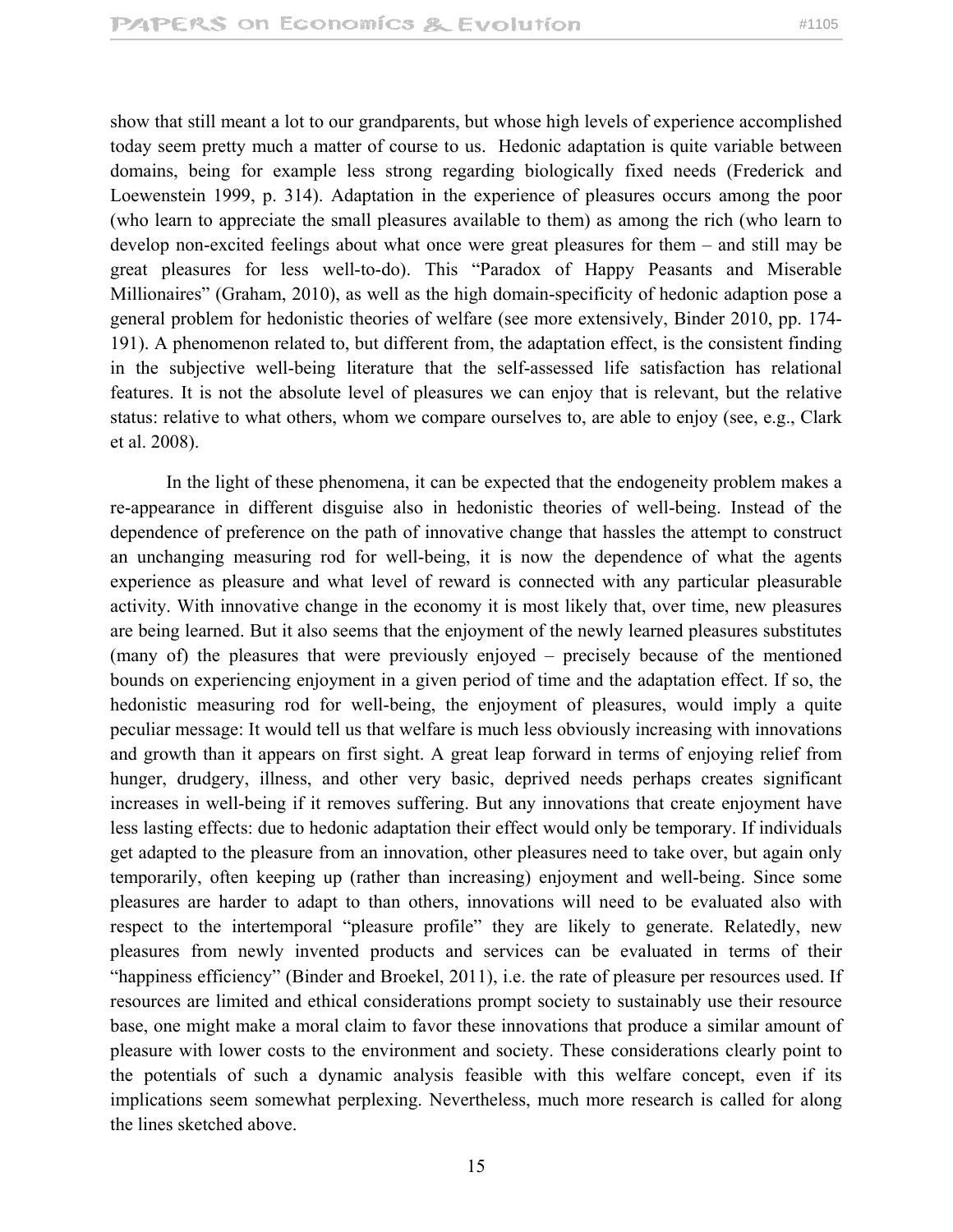#### **7. Conclusion**

In this paper we set out to discuss whether innovations that are the crucial drivers of economic growth can also be said to raise well-being, and if so in which sense. In the discussion many more questions have been raised, pointing to the fact that the original problem is at present not well understood. We have identified two major complications that make an assessment difficult. The first of them has been shown to be the inevitability of pecuniary and technological externalities of innovations. These external effects prevent a clear prediction about the changes in well-being even *ex post* as long as the effects on the personal income distribution are unknown and the extent of the social costs (including the question of who has to bear them). The second, and probably even more destructive, complication has been shown to result from the lack of a satisfactory measuring rod by which the impact of large scale innovativeness on changes of wellbeing can be assessed. We have briefly reviewed several approaches that have been suggested in the literature just to find that the diagnosed lack of a measure is caused by the vexing difficulties that all of the approaches have with logical and time-dependent inconsistencies in how humans experience well-being. The question we have posed in the heading thus needs further research before an unambiguous answer can be expected, if it can be expected at all. What seems already clear, however, is that the widespread excitement about technical progress, innovations, and economic growth in both economics and politics is not easy to justify in terms of how our wellbeing responds – however it is measured.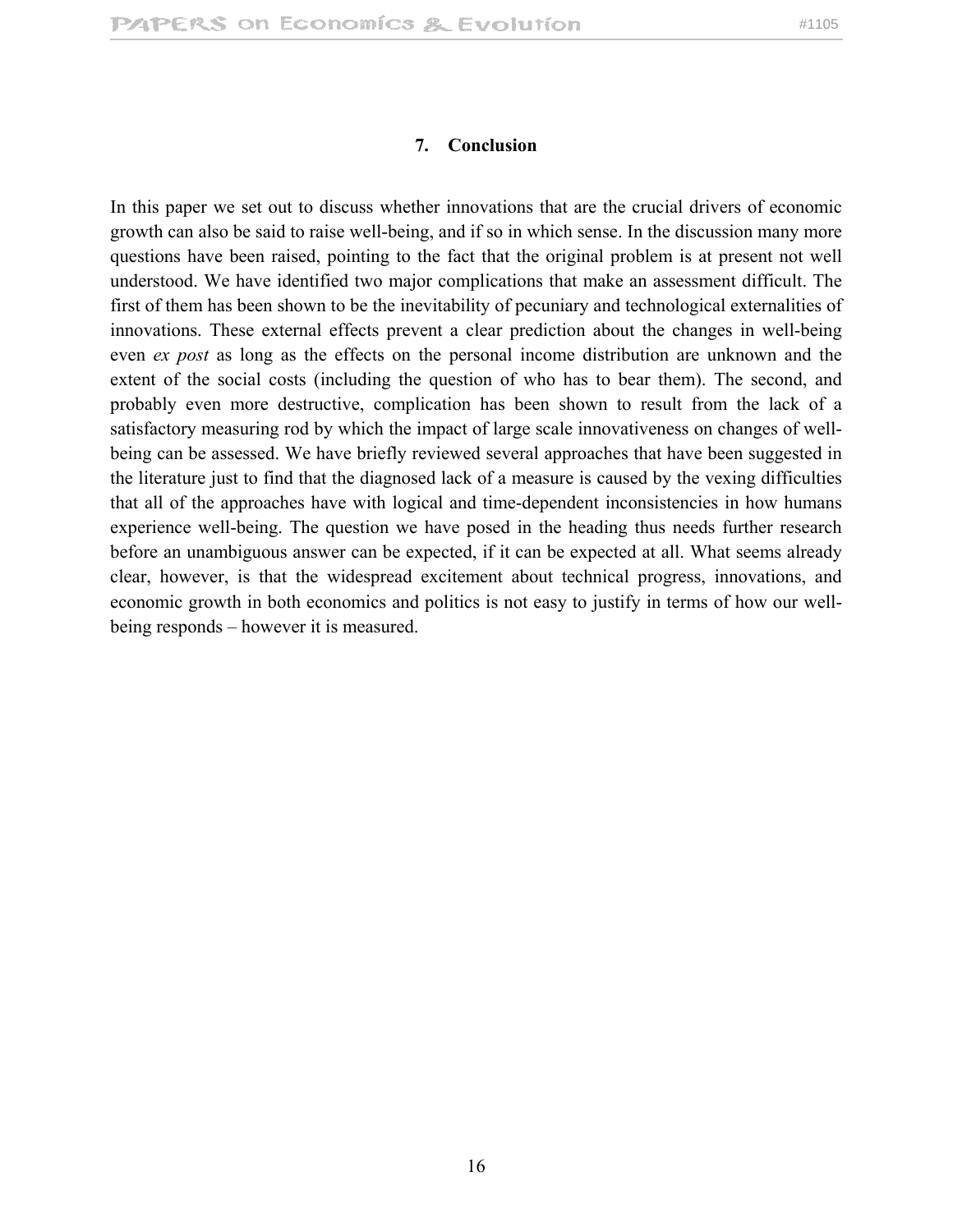#### **References**

Aghion, P. and Howitt, P. (1998). *Endogenous Growth Theory.* Cambridge, Mass.: MIT Press.

- Binder, M. (2010). *Elements of an Evolutionary Theory of Welfare*. Routledge, London.
- Binder, M. and Broekel, T. (2011). Happiness no matter the cost? An examination on how efficiently individuals reach their happiness levels. Forthcoming in: *Journal of Happiness Studies*.
- Binswanger, M. (2006). Why does income growth fail to make us happier? Searching for the treadmills behind the paradox of happiness. *Journal of Socio-Economics*, 35:366-381.
- Boulding, K. E. (1958). *Principles of Economic Policy*. Prentice-Hall, Englewood Cliffs/New Jersey.
- Broome, J. (2008). Can there be a preference-based utilitarianism? In Fleurbaey, M., Salles, M., and Weymark, J., editors, *Justice, Political Liberalism and Utilitarianism: Themes from Harsanyi and Rawls*, pages 221-238. Cambridge University Press.
- Clark, A. E., Frijters, P. and Shields, M. A. (2008). Relative Income, Happiness, and Utility: An Explanation for the Easterlin Paradox and Other Puzzles. *Journal of Economic Literature*, 46(1):95-144.
- Coase, R. H. (1960). The problem of social cost. *Journal of Law & Economics,* 3: 1-44.
- Diener, E., Emmons, R. A., Larsen, R. J., and Griffin, S. (1985). The satisfaction with life scale. *Journal of Personality Assessment*, 49(1):71-75.
- Diener, E. and Lucas, R. E. (1999). Personality and subjective well-being. In Kahneman et al. (1999), chapter 11, pages 213-229.
- Diener, E., Suh, E., Lucas, R. E., and Smith, H. L. (1999). Subjective well-being: Three decades of progress. *Psychological Bulletin*, 125(2):276-302.
- Dosi, G. (1988). Sources, procedures, and microeconomic effects of innovation. *Journal of Economic Literature*, 26:1120-1171.
- Easterlin, R. A. (2003). Explaining happiness. *Proceedings of the National Academy of Sciences*, 100(19):11176-11183.
- Elster, J. (1983). *Sour Grapes*. Cambridge University Press, Cambridge.
- Fernandez-Dols, J.-M. and Ruiz-Belda, M.-A. (1995). Are smiles a sign of happiness?: Gold medal winners at the Olympic games. *Journal of Personality and Social Psychology*, 69(6):1113-1119.
- Frank, R. H. (1999). *Luxury Fever: Why Money Fails to Satisfy in an Era of Excess*. The Free Press, New York.
- Frederick, S. and Loewenstein, G. F. (1999). Hedonic adaptation. In Kahneman, D., Diener, E., and Schwarz, N.,(eds.) *Well-Being: The Foundations of Hedonic Psychology*. Russell Sage Foundation, New York, pages 302-329.
- Frey, B. S. and Stutzer, A. (2002). *Happiness and Economics*. Princeton University Press, Princeton/New Jersey.
- Graham, C. (2010). *Happiness around the World: The Paradox of Happy Peasants and Miserable Millionaires*. Oxford University Press, New York/Oxford.
- Hayek, F. A. (1960). *The Constitution of Liberty*. The University of Chicago Press, Chicago.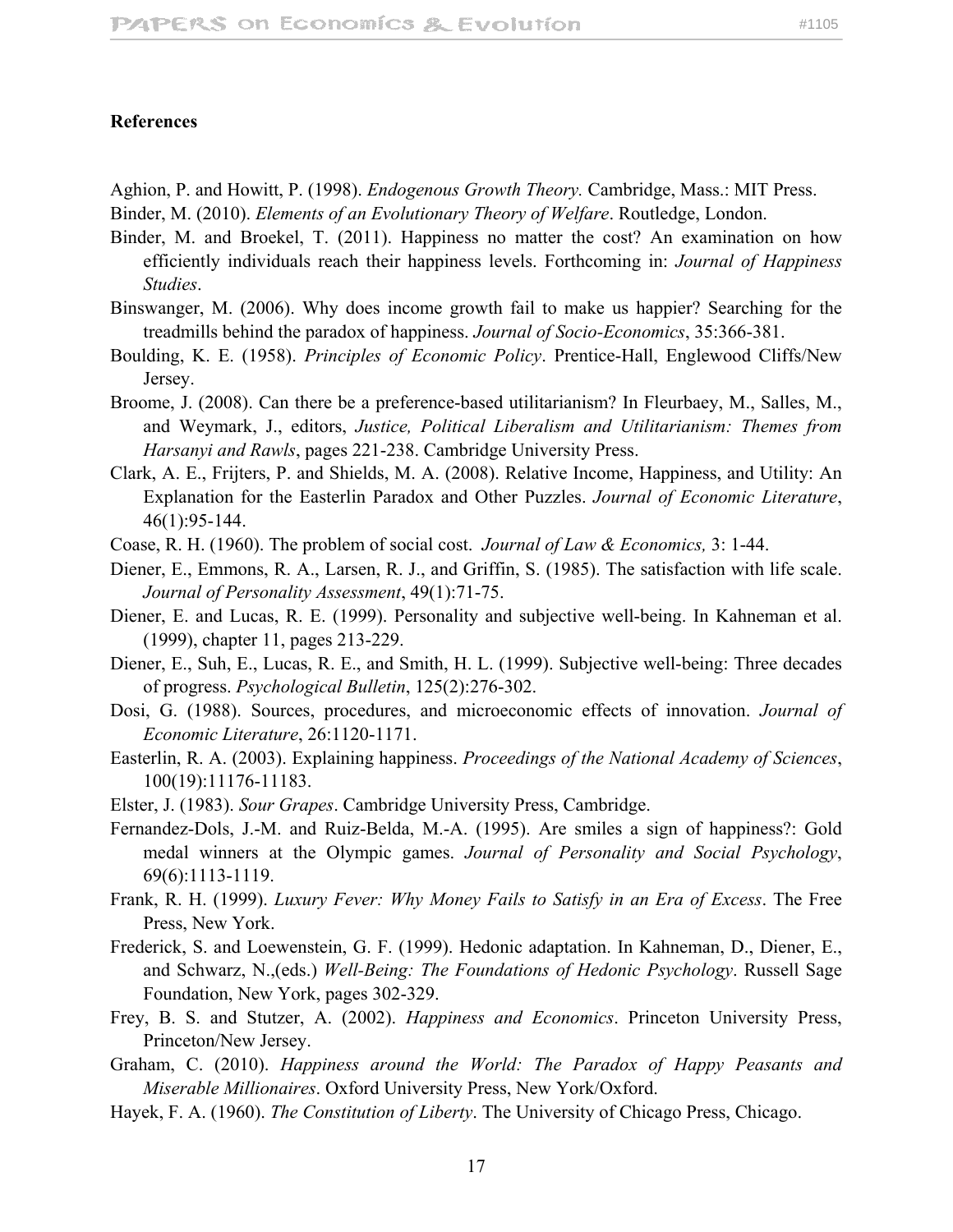- Headey, B. (2010). The set point theory of well-being has serious aws: On the eve of a scientific revolution? *Social Indicators Research*, 97:7-21.
- Kahneman, D., Fredrickson, B. L., Schreiber, C. A., and Redelmeier, D. A. (1993). When more pain is preferred to less: Adding a better end. *Psychological Science*, 4(6):401-405.
- Kahneman, D. and Sugden, R. (2005). Experienced utility as a standard of policy evaluation. *Environmental & Resource Economics*, 32:161-181.
- Krueger, A. B. and Schkade, D. (2008). The reliability of subjective well-being measures. *Journal of Public Economics*, 92:1833-1845.
- Kuklys, W. (2005). *Amartya Sen's Capability Approach Theoretical Insights and Empirical Applications*. Springer, Berlin.
- Lancaster, K. (1966). A new approach to consumer theory. *Journal of Political Economy*, 74(2):132-157.
- Loewenstein, G. F. (1999). Is more choice always better? *Social Security Brief*, 7:1-8.
- Lykken, D. and Tellegen, A. (1996). Happiness is a stochastic phenomenon. *Psychological Science*, 7(3):186-189.
- Metcalfe, J. S. (1992). Variety, Structure and Change An Evolutionary Perspective on the Competitive Process. *Revue d'Economie Industrielle*, 59: 46-61.
- Metcalfe, J. S. (1994). Evolutionary Economics and Technology Policy. *Economic Journal,* 104: 931-944.
- Metcalfe, J. S. (1998). *Evolutionary Economics and Creative Destruction*. London: Routledge.
- Metcalfe, J. S. (2001). Institutions and progress. *Industrial and Corporate Change*, 10(3):561- 586.
- Metcalfe, J. S. (2002). On the Optimality of the Competitive Process: Kimura's Theorem and Market Dynamics. *Journal of Bioeconomics*, 4(2), 109-133.
- Metcalfe, J. S. (2004). The Entrepreneur and the Style of Modern Economics. *Journal of Evolutionary Economics*, 14(2), 157-175.
- Metcalfe, J. S. (2007). Policy for Innovation. In: H.Hanusch, A.Pyka (eds.), *Elgar Companion to Neo-Schumpeterian Economics*, Cheltenham: Edward Elgar, 943-966.
- Mokyr, J. (1990). *The Lever of Riches Technological Creativity and Economic Progress*. Oxford University Press, New York/Oxford.
- Nelson, R. R. (1996). *The Sources of Economic Growth*. Harvard University Press, Cambridge/Mass.
- Nelson, R. R. and Winter, S. G. (1982). *An Evolutionary Theory of Economic Change*. The Belknap Press, Cambridge/Mass.
- North, D. C. (1999). Hayek's contribution to understanding the process of economic change. In Vanberg, V. J., editor, *Freiheit, Wettbewerb und Wirtschaftsordnung*, pages 79-96. Haufe, Freiburg.
- Nozick, R. (1974). Anarchy, State and Utopia. Basic Books, New York.
- Nussbaum, M. C. (2003). Capabilities as fundamental entitlements: Sen and social justice. *Feminist Economics*, 9(2-3):33-59.
- Parfit, D. (1984). *Reasons and Persons*. Oxford University Press, Oxford.
- Qizilbash, M. (2006). Well-being, adaptation and human limitations. In Olsaretti, S., editor, *Preferences and Well-Being*, pages 83-110. Cambridge University Press, Cambridge/UK.